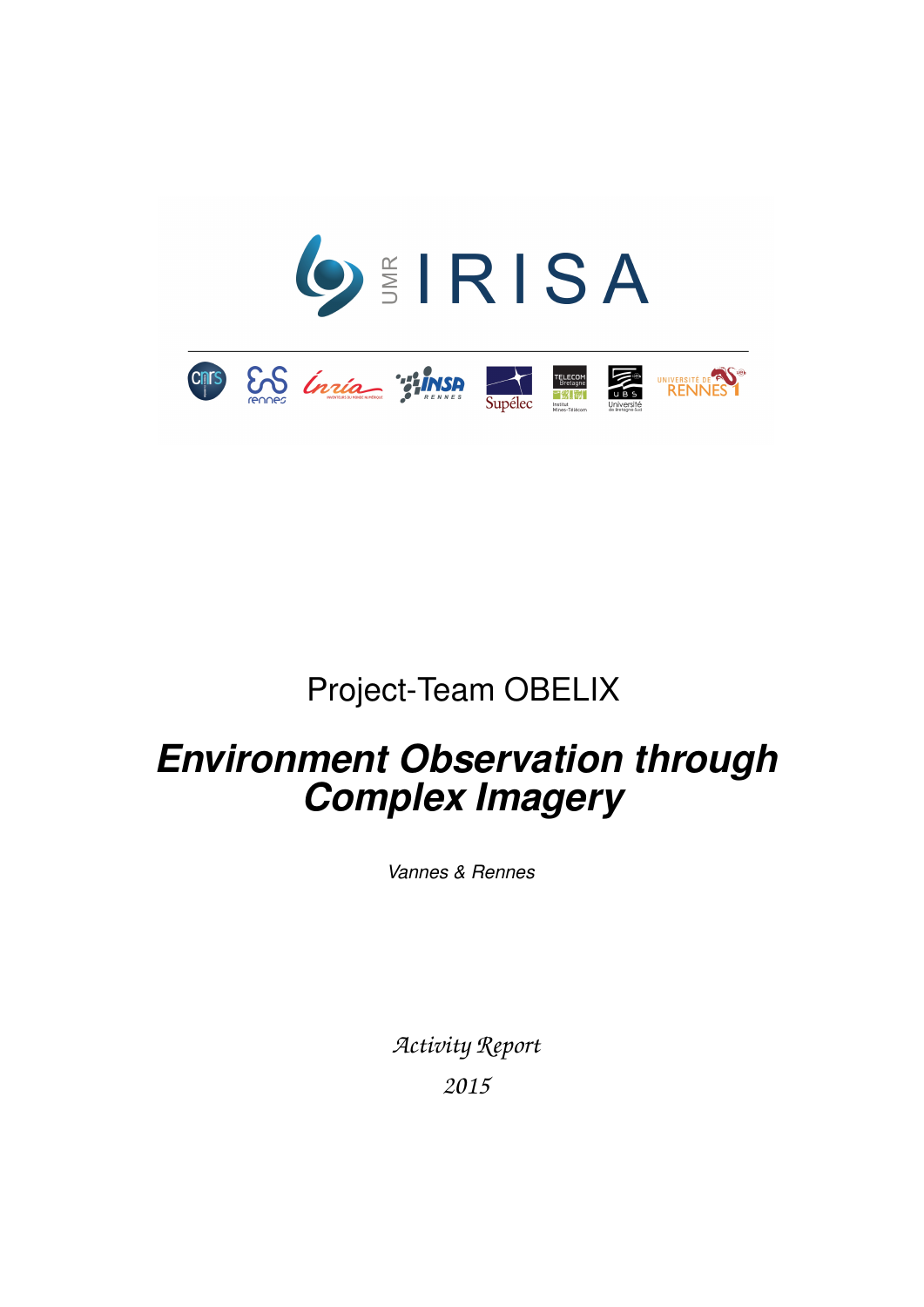# 1 Team

# Head of the team

Sébastien Lefèvre, Professor, Université Bretagne Sud

#### Université Bretagne Sud staff

Nicolas Courty, Associate Professor, HDR Laetitia Chapel, Assistant Professor Luc Courtrai, Assistant Professor François Merciol, Assistant Professor

# Associate/external members

Thomas Corpetti, Senior researcher (DR), CNRS Romain Dambreville, Researcher, WIPSEA Nehla Ghouaiel, Assistant Professor (ATER), Université Bretagne Sud Yann Le Guyadec, Assistant Professor, Université Bretagne Sud Romain Tavenard, Assistant Professor, Université Rennes 2

# Post-docs

Bharath Bhushan Damodaran, ASTERIX project since May 2015

### PhD students

Nicolas Audebert, ONERA grant, since October 2015 Adeline Bailly, RB/ANR grant, since February 2015 Petra Bosilj, UBS grant, since October 2012 Yanwei Cui, RB/CG56 grant, since October 2013 Roberto Giudici, RB/UBS grant, since October 2015 Romain Huet, RB/CominLabs grant, since October 2013 Sina Nakhostin, RB/UBS grant, since October 2013 Gong Xing, Univ. Rennes 2 grant, started in Dec. 2011, defended on Jan. 30th, 2015

### Master and DUT students

Nailya Bogrova, UBS, June – July 2015 Mathieu Laroze, ENSEEIHT, March – September 2015 Antoine Sauray, IUT Vannes, March – July 2015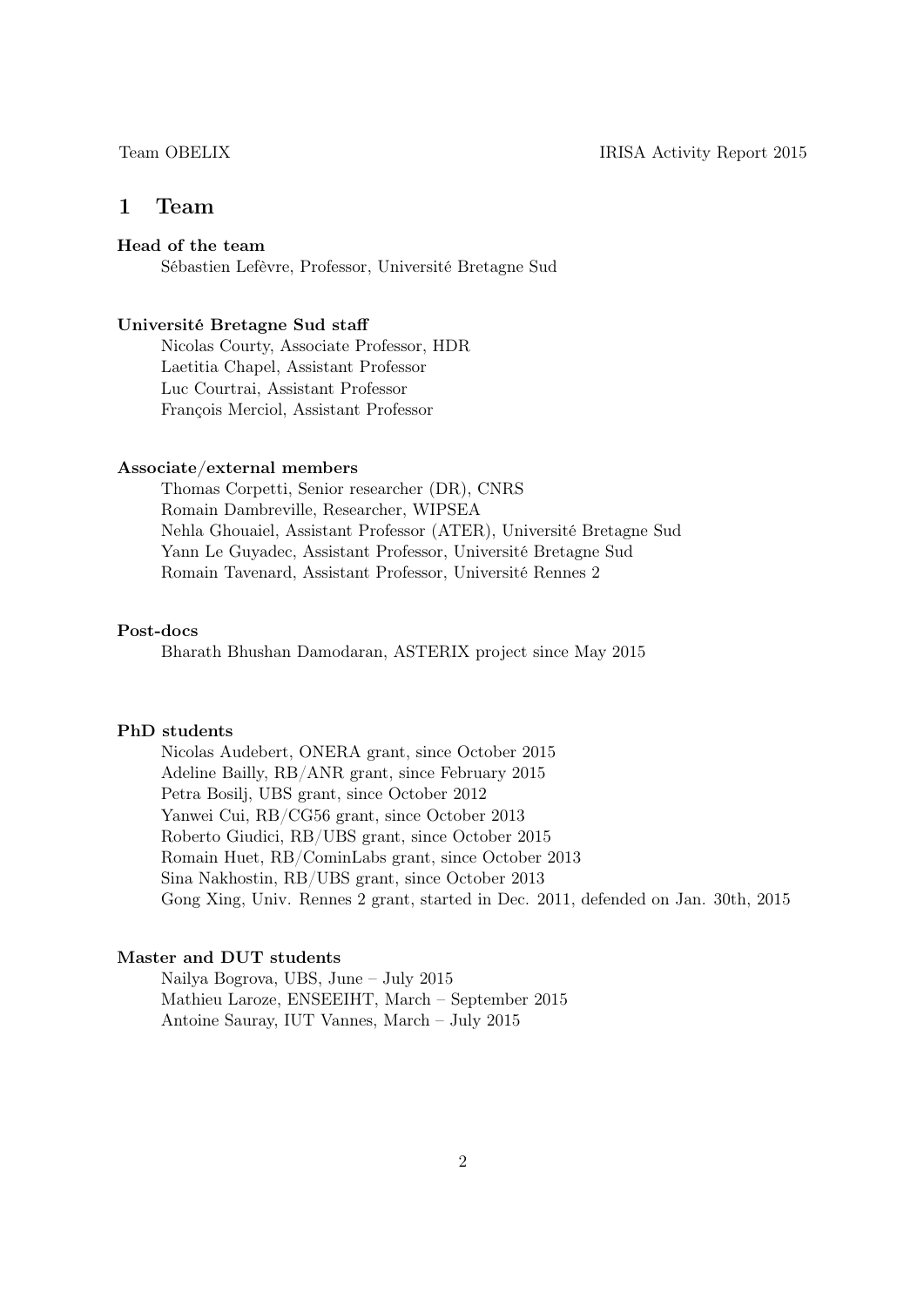# 2 Overall Objectives

### 2.1 Overview

Observation is one of the key issues in the understanding of environmental systems. A large amount of possibilities, ranging from local probes or networks to hyperspectral remote sensing images, is at the moment available to sense and extract environmental parameters. Among them, aerial or satellite imaging sensors allows for observation at a very large scale. But Earth Observation raises also fundamental challenges. Its impacts are numerous and related to a wide range of application fields, often related to environmental issues: agricultural monitoring and planning for a better exploitation of crops and fields; urban remote sensing for built-up area assessment, urban-natural interaction understanding, pollution monitoring, etc.; analysis of coastal ecosystems through geomorphology studies; land cover mapping and monitoring for identifying the impact of our society on Earth; crisis management and global security aiming to deliver rapid and critical information to rescue operations, e.g., damage assessment, flood delineation, etc. These last applications require fast and even real-time tools for remote sensing.

Unsurprisingly, the number and the complexity of applications based on earth observation are continuously growing. Indeed, our society benefits from the availability of a wide range of earth observation satellites, and several new sensors are launched every year. Within Europe, the Sentinel Copernicus program aims to freely deliver 4 TB daily within the next few years. The dynamics of the remote sensing field leads today to abundant resources of geospatial image data. This advantage has now turned into a serious issue when one has to explore the available data to find some information of interest, and geospatial big data becomes one of the major challenges to be addressed within computer and information sciences. Indeed, how not to be lost in the massive amount of available geospatial data, not far from reaching the Zettabyte scale (ZB)?

Beyond the exceptional data volume to be handled in remote sensing, image intrinsic complexity also brings hard scientific and technological challenges. With the continuous improvement of earth observation satellite sensors, geospatial data are now: multi- or even hyperspectral delivering rich information about observed objects or lands from across the electromagnetic spectrum, beyond the visible light our visual system is used to deal with; daily observations of the same part of Earth which can be revisited by a satellite with ever higher frequencies; at a high or even very-high resolution, allowing to observe from space (from a distance of more than 500km) what occurs on the ground on only 30 centimeter square. This also raises the problem of multiple observations of the same object or part, at various resolutions, and thus with various viewpoints expecting to deliver a globally better understanding of our environment. Moreover, the generalization of very high spatial resolution sensors has a direct influence on the data volume tackled by methods and systems in the field, with an increase of an order of magnitude of 10,000 (one Landsat pixel was representing 30m2 while one WorldView-3 pixel will represent 31cm2). Finally, the complexity also comes from the significant noise, imprecision, and incompleteness that characterized observations provided by remote sensing.

#### 2.2 Key Issues

The overall objective of the team is the processing of complex images for environmental pur-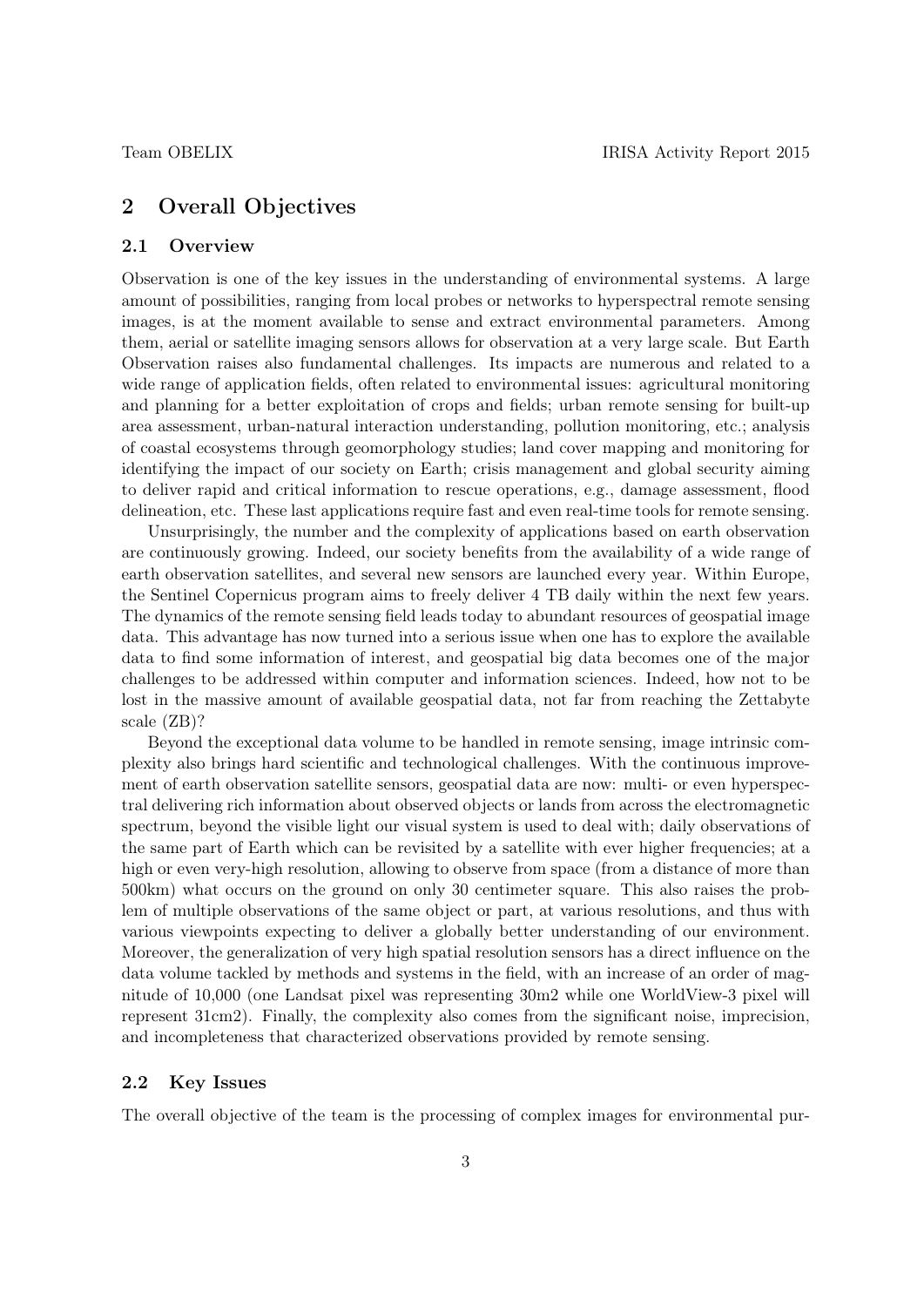poses. In such a context, available data form a massive amount of multidimensional (multior hyperspectral) noisy observations with high spatio-temporal variability and coming from multiple sources. While understanding these data stays very challenging, environmental systems always come with some additional knowledge or models that are worth being exploited to achieve environment observation. Finally, whatever the task involved (e.g., analysis, filtering, classification, clustering, mining, modeling, etc.), specific attention has to be paid to the way results are provided to the end-users, helping them to benefit from their added value.

# 3 Scientific Foundations

#### 3.1 Processing complex environmental data

Environment observation requires one to perform various data processing tasks: analysis to describe the data with relevant features; filtering and mining to highlight significant data; clustering and classification to map data with predefined or unknown classes of interest; and modeling to understand the underlying phenomena. In this context, processing complex data brings various challenges that will be addressed by the team, both from theoretical and computational points of view. Highly dimensional images, massive datasets, noisy observations, fine temporal and spatial scales, together motivate the design of new dedicated methods that can handle this complexity. The underlying techniques refer to scale-space models (e.g., using hierarchical tree-based image representations) for feature extraction and manifold learning for the theoretical part, and to massive computing using GPUs networks and data intensive systems (based on Hadoop for instance) for the operational level.

Observing data at multiple scales Multiscale modeling of an image enables the access, analysis, processing, understanding and interaction with the image at various levels of details, but also enables one to provide some independence to raw geospatial data, thus introducing a way to deal with the intrinsic complexity of heterogeneous geospatial image repositories. This will allow real-time global land cover monitoring, and foster geospatial description and learning methods to anticipate future challenges faced by our data-intensive society.

Geospatial objects of interest, such as buildings or military targets, manifest themselves most often at various scales within and across the acquired images. Moreover, the clarity of interactions among landscape components (with the purpose of compound object recognition for instance) can also vary greatly with respect to the observation scale. Consequently, image representation schemes capable of accommodating multiple scales are invaluable in the context of geospatial data analysis. Besides, the wide acclaim of the object-based image analysis paradigm has further emphasized the need for multiscale image representation methods [Bla10]. This paradigm relies on a prior segmentation step that aims to gather pixels into regions for further analysis. The team has introduced various efficient segmentations algorithms, with a focus on supervised techniques that rely on user knowledge or input.

[Bla10] T. Blaschke, "Object based image analysis for remote sensing", ISPRS Journal of Photogrammetry and Remote Sensing 65, 1, 2010, p. 2–10.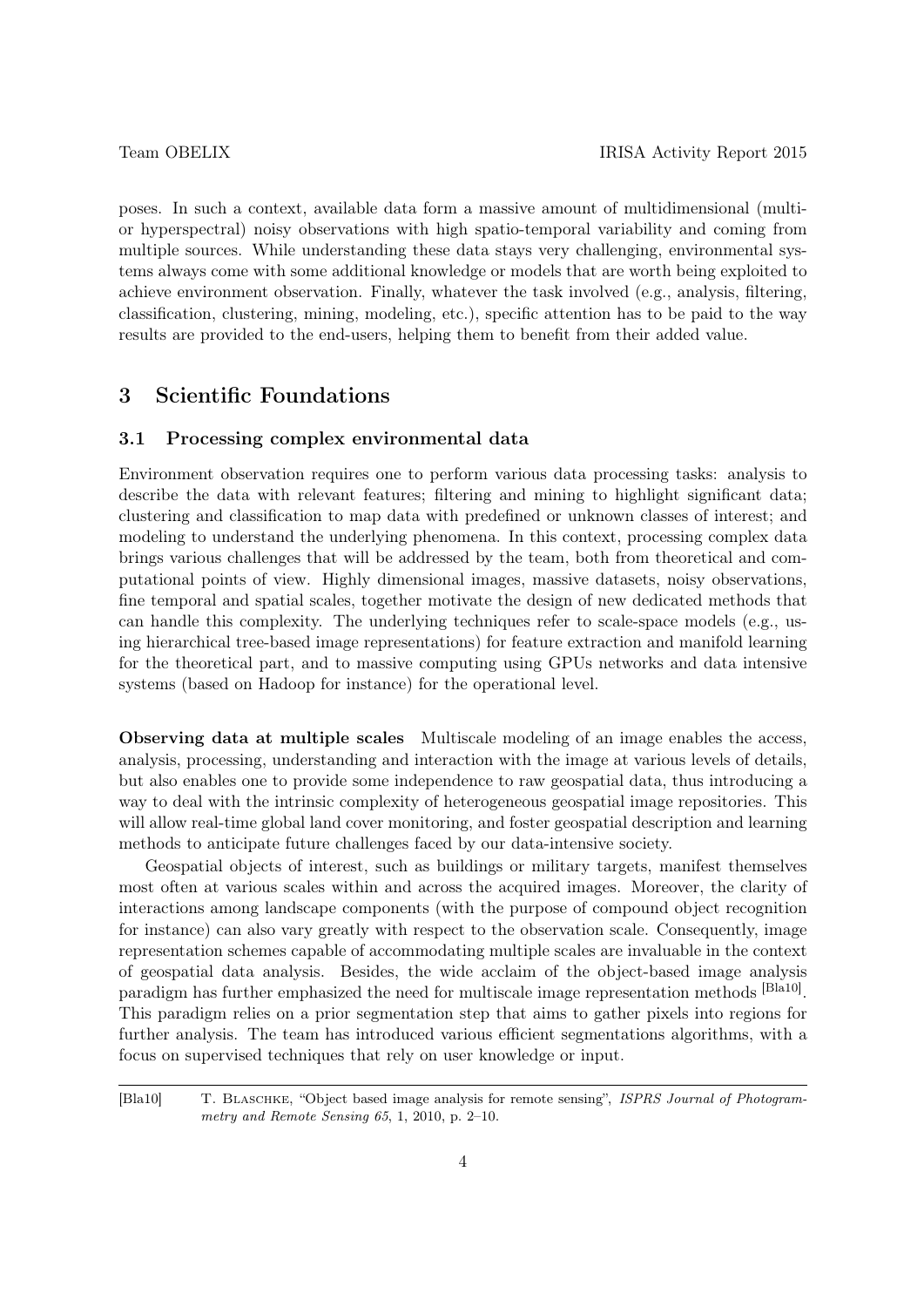In particular, given a satellite image at a single resolution, various methods have been designed for constructing its multiscale representation. Wavelets and Gaussian pyramids for example, are popular multiresolution tools in this regard, employed especially with the purpose of image fusion (pan sharpening) and change detection. Unfortunately, they fail to preserve the contours of the image components, and consequently do not lend themselves well for multiscale object-based image analysis. Hierarchical representations form a relevant alternative introduced by the mathematical morphology community. Among the available tree models belonging to this category, partition hierarchies consist of producing segmentation maps of their input at various coarseness levels, with the latter being directly related to the scale under consideration. Inclusion hierarchies rely on the iterative nesting of image components, e.g., from isolated extrema to larger objects. Both models enable efficient representation and direct subsequent extraction of meaningful image regions at arbitrary scales. Hence, multiple tree models relying on these powerful representations have been introduced [SW09], e.g., binary partition trees, or min/max trees. Moreover, certain tree variations can accommodate flexible segmentation strategies according to arbitrary criteria, while additionally preserving the contours of image components [PLCS12]. We explore in the team how to build such hierarchical models from large and multivariate datasets. In order to face the inherent complexity of remote sensing data, we also consider to exploit some prior knowledge when constructing the image model, e.g., in high dimensional spaces.

The description of image content (or feature extraction) is a stage of crucial importance for various geospatial applications, such as content-based retrieval, classification and mapping. Consequently, a plethora of content descriptors have been elaborated in this regard, either at pixel, region or global level, capturing spectral, textural, shape-based, geometric and even localized image properties. Even though content-description approaches have come a long way in the past couple of decades, the challenges, practical requirements and complexity of the data under consideration have increased just as much, if not more. Indeed, content description has to be robust against global and local illumination, rotation, scale variations and geometric deformations. Moreover, with the advances in terms of spatial and spectral resolutions, content descriptors are expected to adapt to their variations, so as to exploit the additional information; for instance by means of descriptors capable of capturing fine spectral image characteristics, or even particular spatial arrangements of predefined objects. Furthermore, the availability of time series has enabled a whole new level of temporal queries that require suitable temporal features. The team aims to elaborate such original and robust features, e.g., with a focus on morphological attributes taking into account some prior knowledge.

Facing the curse of dimensionality Environmental data usually come with high dimensionality, either in the number of samples or in the number of dimensions per sample. A good example is found in Hyperspectral Imaging, where a pixel is a vector of reflectances sampled over different wavelengths, and an image is therefore a data cube usually containing several

<sup>[</sup>SW09] P. Salembier, M. Wilkinson, "Connected operators", IEEE Signal Processing Magazine 6, 6, 2009, p. 136–157.

<sup>[</sup>PLCS12] B. Perret, S. Lefèvre, C. Collet, E. Slezak, "Hyperconnections and hierarchical representations for grayscale and multiband image processing", IEEE Transactions on Image Processing 21, 1, January 2012, p. 14–27.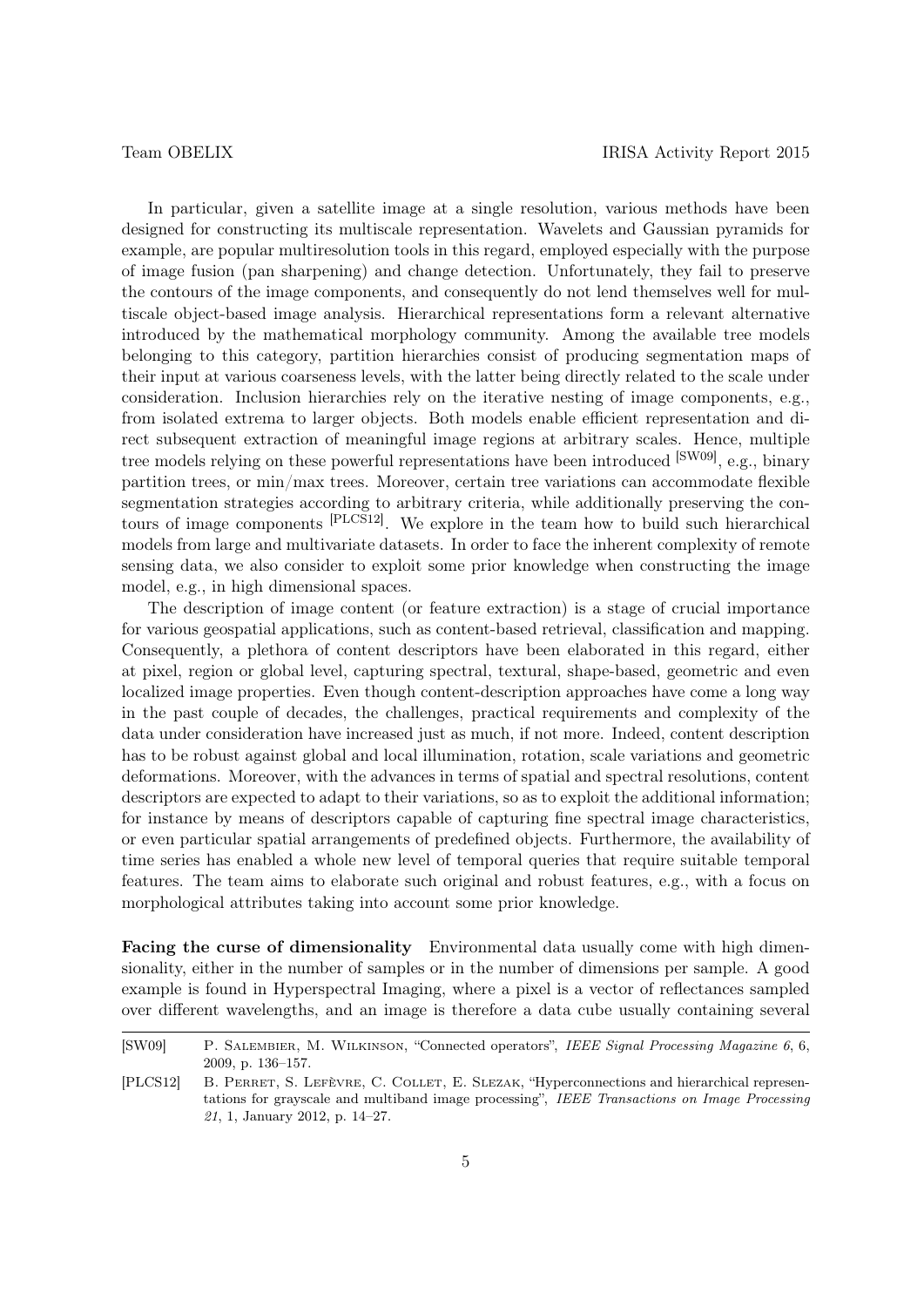hundreds of reflectances per pixel. This dimensionality comes with several problems that arise either from a statistical viewpoint (curse of dimensionality) or from computational issues. A good solution is found in dimensionality reduction techniques, which hopefully provide concise representation of the initial information. This reduced information set could be obtained through the embedding of the original data in a lower dimensional but meaningful space. This embedding usually stems from a variety of different energy functions to be optimized, generally associated to the quality of reconstruction of the samples from the embedding space to the original input space. The matrix factorization problem provides a well-grounded framework to a wide class of dimensionality reduction techniques. By decomposing a given data matrix into a product of two matrices (representing respectively the embedding space and the surrogate representation on the data in this space), one can find the expression of several well known transformations by setting constraints on the embedded space or the decomposition. Hence, the Principal Component Analysis is obtained when an orthogonality constraints is set on the vectors of the embedding space. Setting a positivity constraint on both matrices lead to the well known nonnegative matrix factorization. Adding sparsity constraints on the embedding vectors leads to sparse PCA techniques, while imposing it on the reduced coordinates lead to the sparse coding.

We have started in the team to work extensively on the convex formulation of these problems, since it buries strong relations with the underlying physics of the phenomena: the observed data are then assumed to a be mixture of existing, identified, components. As examples, in the case of hyperspectral data, at a given location, and because of the spatial resolution of the captor and scattering effects, the value contained in one pixel is assumed to be a combination of several spectra that describe the reflectance of a "pure" material (e.g., soil, water, asphalt, etc.). Those materials are said to be endmembers. The problem of unmixing [BDPD+12] those data amounts to find which of those endmembers are present in the pixel spectrum, and in which proportion (abundance). This constitutes a difficult ill-posed inverse problem for which no closed-form solutions are available, but where matrix factorization techniques provide appealing solutions (e.g. sparsity constraints or convexity constraints). We also plan to use those kind of technique for the analysis and unmixing of time series representing land covers.

Also, the dimensionality problems can be solved to some extent by subsampling the original dataset, and providing this way a subset of the data which contains most of the relevant information. As a matter of fact, this subsampling problem buries a lot of resemblances with the matrix factorization problem, since they both try to identify low ranks approximations of the original data matrix. In the literature, this sub-sampling problem is also referred to as precise definition or, as coarse graining. Several criteria can be defined to evaluate the quality of this approximation: Minimization of the eigenvector distortion, label propagation, spectrum perturbation, maximization of the data coverage and diversity, etc. Sometimes, these methods make the assumption that the dataset lives onto a smooth manifold, the structure of which should be preserved through the sub-sampling process. Among others, it is possible to characterize the manifold thanks to the Laplace-Beltrami operator, which is a generalization

<sup>[</sup>BDPD<sup>+</sup>12] J. M. Bioucas-Dias, A. Plaza, N. Dobigeon, M. Parente, Q. Du, P. Gader, J. Chanussot, "Hyperspectral unmixing overview: Geometrical, statistical, and sparse regression-based approaches", Selected Topics in Applied Earth Obs. & Remote Sensing, IEEE J. 5, 2, 2012, p. 354–379.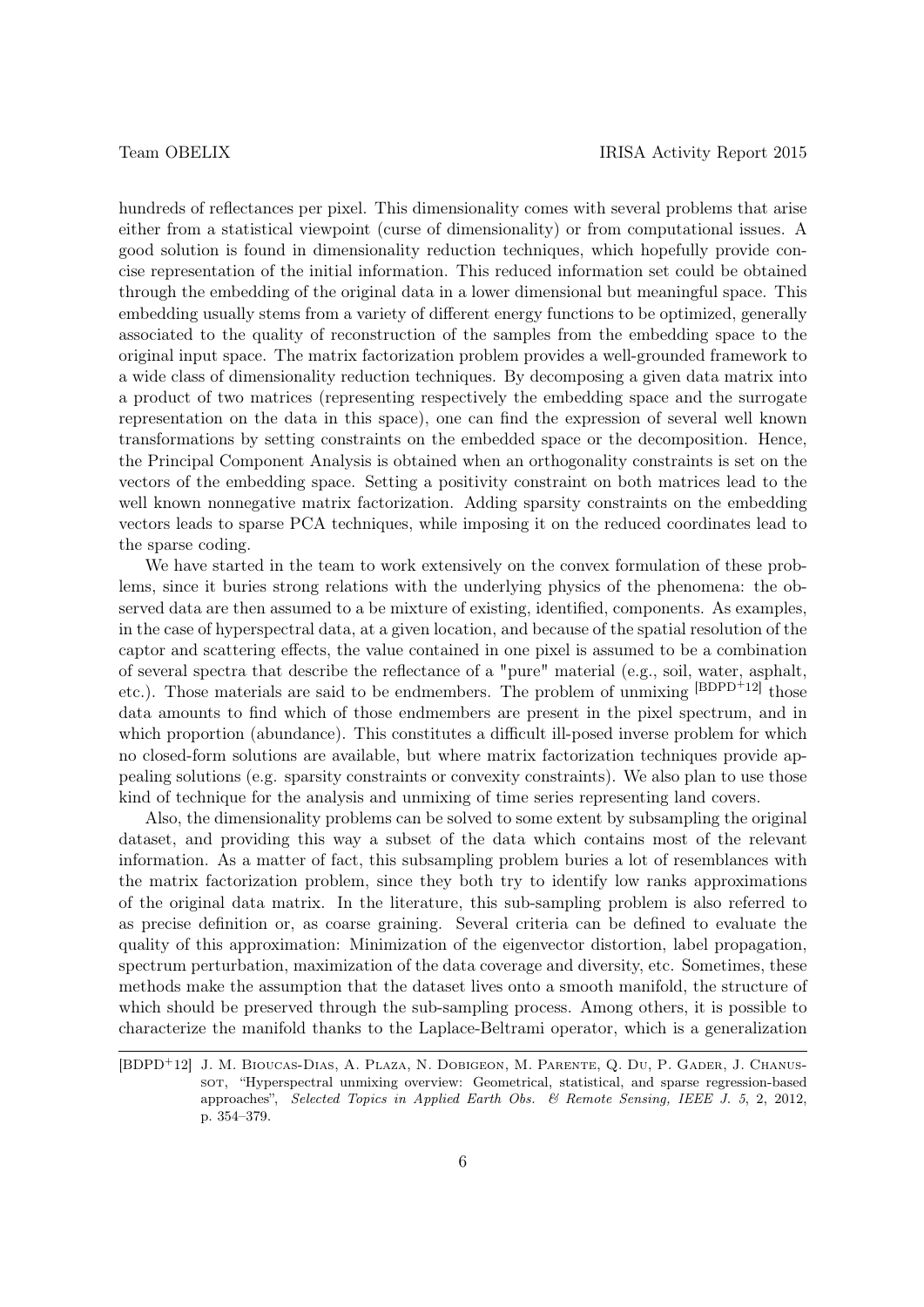of the Laplace operator to Riemannian manifolds. In [CL06], the Laplace-Beltrami operator is shown to be fairly well approximated by the Gaussian kernel, exhibiting a strong link between the manifold study and kernel methods in machine learning (with RBF kernels) from which the team has designed a new manifold learning algorithm [CBJ11]. Furthermore, the team is studying the manifold in the input space, or its image in the feature space induced by a kernel, and is further exploring the problem of low rank approximations with dedicated and scalable kernel methods.

Adapting distributions and correcting data shifts Domain adaptation problems occur naturally in many applications of machine learning to real-world datasets [QCSSL09]. In remote sensing image analysis this problem arises frequently, since the acquisition conditions of the images (cloud cover, acquisition angle, seasonal variations) are most often different. As a consequence, even if the images contain the same type of objects, the observed data distribution undergoes a d-dimensional and often nonlinear spectral distortion, i.e. a distortion that is local, class-specific and that impacts differently each region of the electromagnetic spectrum.

One way to solve this problem is to perform an adaptation between the two d-dimensional image domains, in order to achieve a relative compensation of the shift by matching the data clouds to each other. Provided that the data are expressed as graphs and embed a topological structure, this problem can be seen as a graph matching problem and has been tackled as such in hyperspectral remote sensing.

Dealing with time series and dynamic patterns With the growing temporal resolution of remote sensors come new challenges including knowledge extraction from these large temporal datasets. New methods should then be designed so as to better understand dynamics of the observed phenomenons. One possible application is the monitoring of agricultural plots from series of remote sensing images. Here, data are available and their temporal resolution is such that a fine-grained analysis of farming behaviors can be performed.

Time-sensitive metrics (such as Dynamic Time Warping, DTW) have shown great impact on many time series retrieval tasks. We intend to investigate the use of such metrics at the core of machine learning and/or indexing algorithms. This implies to tackle two main (and related) issues.

First, many of these algorithms rely on the assumption that similarity between objects can be measured using distances, or metrics that are distances in some (possibly unknown) spaces (this is the case of kernel functions), which is not the case for standard time-sensitive metrics. This has several implications on the use of time-sensitive metrics for machine learning. Some algorithms (e.g. k-means) make intensive use of barycenter computations: when using DTW-

[QCSSL09] J. Quiñonero-Candela, M. Sugiyama, A. Schwaighofer, N. D. Lawrence, Dataset shift in machine learning, Neural information processing series, MIT Press, Cambridge, MA, 2009.

<sup>[</sup>CL06] R. COIFMAN, S. LAFON, "Diffusion maps", Applied and Comput. Harmonic Anal. 21, 1, 2006, p. 5–30.

<sup>[</sup>CBJ11] N. COURTY, T. BURGER, L. JOHANN, "PerTurbo: a new classification algorithm based on the spectrum perturbations of the Laplace-Beltrami operator",  $in: \text{ECML}/\text{PKDD}, \text{1}, \text{p}.$  359–374, 2011.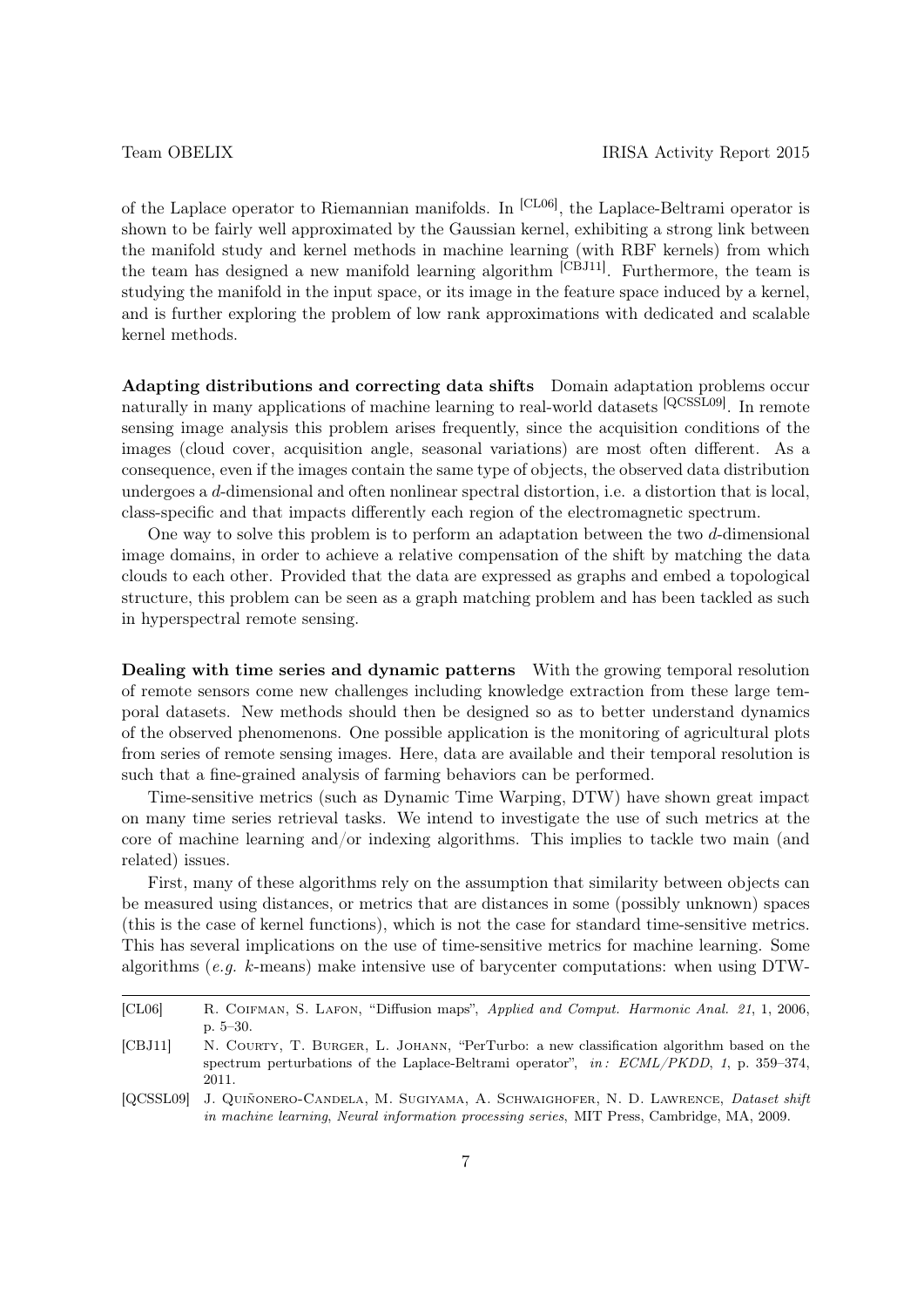like metrics, new methods to approximate these as best should be introduced [PKG11]. Other algorithms, in the context of indexing, rely on triangular inequality to prune out the search space at query time. When such inequality does not hold, new pruning methods should be designed so as to perform efficient queries.

Second, most machine learning algorithms make intensive use of distance computations, which can be affordable if the considered distance is fast to compute but becomes a strong limitation when using DTW-like metrics. In order to deal with this issue, fast yet approximate computation of such distances could be used at the core of machine learning algorithms so as to trade accuracy for efficiency.

#### 3.2 Incorporating prior knowledge and models

To deal with the intrinsic complexity of images, environment observation can most often benefit from supplementary information (additional measurements, expert knowledge, physical models). Incorporating such information when processing environmental data is thus highly expected. We will address this issue in four different ways: i) data assimilation when dealing with physical models; ii) data fusion and dimensionality reduction when dealing with additional measurements, iii) active learning for interactions with expert knowledge and iv) supervision in the early steps of computer vision (e.g., feature extraction, image segmentation and representation, etc.). The two first points are discussed below whereas the third one is presented in the next section. Let us recall that the last point has been addressed in the previous section.

Coupling data and models In general many physical models exist to describe an environmental system. However, such models are rarely compatible with data analysis tools (e.g., models are non-linear and thus do not fit the classic assumptions in computer vision) and it is therefore of prime importance to design alternative strategies able to accurately mix the recent physical models with variables derived from images. Mixing data and models is commonly known as the data assimilation problem that has largely been studied in the geosciences community. However some specific difficulties due to the intrinsic nature of images (high dimension, 2D/3D projections, indirect observations, etc.) require the design of adapted methodologies.

From a thematic point of view, we will focus on two main applications: the recovery of small-scale velocity fields and the estimation of bio-physical parameters. Although these two aspects seem to be disconnected, they are of prime importance for us since: (i) they require the use of complementary data (low spatial resolution satellite with high temporal rate for wind fields and conversely, high and very high spatial resolution for biophysical parameters with low temporal rate); (ii) associated models are of different nature; we will thus explore a large panel of solutions; and (iii) as longer-term goal, we plan to use complex models of climate/land cover interactions that require the knowledge of both biophysical variables and local winds (as pollutant dispersion or landscape evolution models).

From a methodological point of view, variational data assimilation and stochastic filtering techniques will be explored. Indeed, promising results have been obtained very recently

<sup>[</sup>PKG11] F. PETITJEAN, A. KETTERLIN, P. GANÇARSKI, "A global averaging method for dynamic time warping, with applications to clustering", Pattern Recognition 44, 3, 2011, p. 678–693.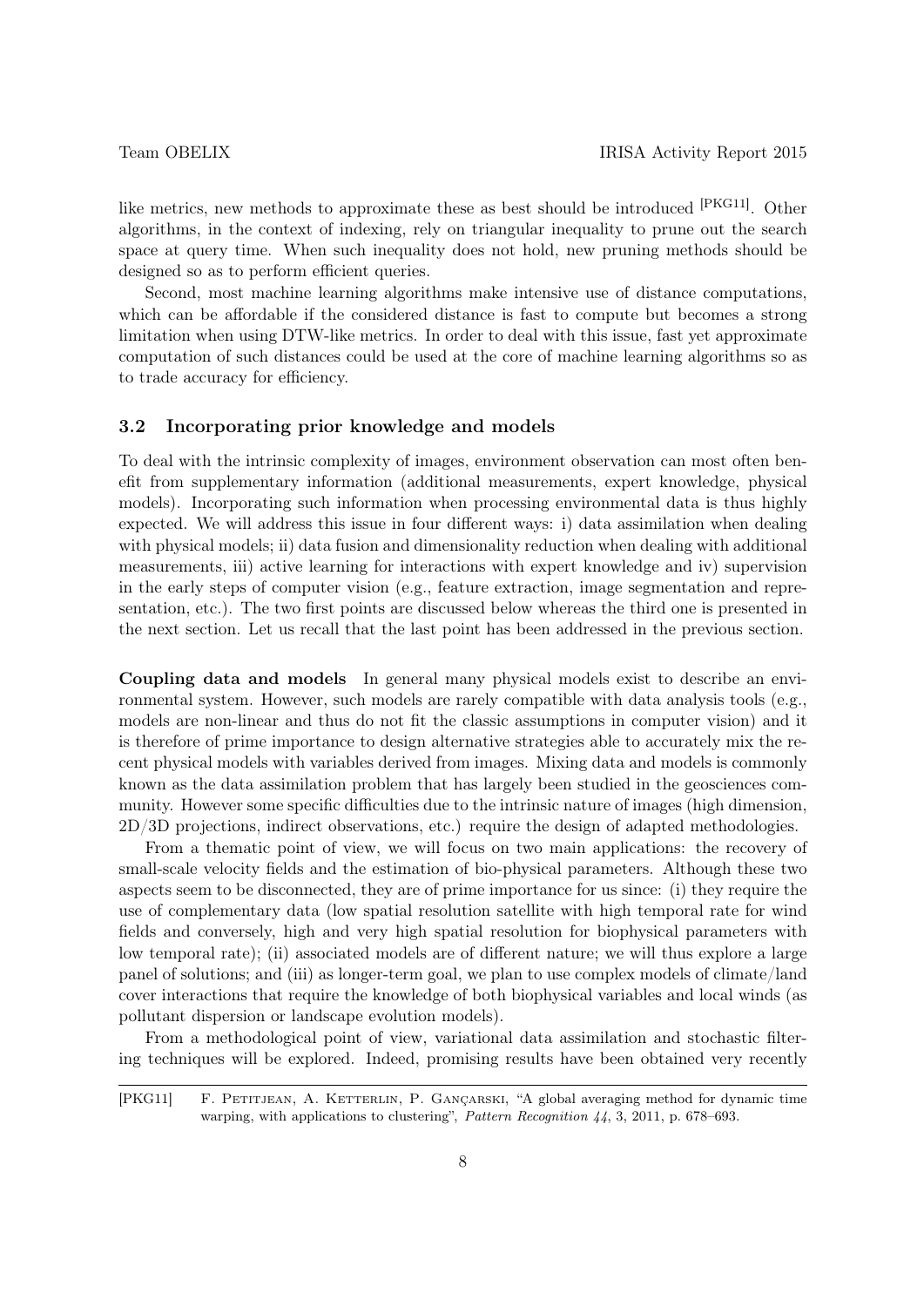through approaches relying on optimal control theory and data assimilation. The techniques proposed melt an imperfect modeling (based on Partial Differential Equations) of the physical process and an observation operator, leading to adequate optimal tools for consistent combination of model and observations. In this context the variational approach (3D-4D var) is a popular methodology. For turbulent 2D flows, curve and front tracking or data reconstruction from images, this enabled the recovering of the whole scale range of the flow. However as already mentioned, it has been observed that errors still remain on the fine scale structures. Yet, they are of prime importance in many applications related to climate and land-cover interactions as urban pollution understanding.To deal with fine scales, we will rely on our first works that consist in performing a multi-scale estimation by exploiting the framework of data assimilation where the usual temporal variable is now an artificial time between scales and the models are based on downscaling laws issued from fluid mechanics. We will rely on various observation operators: image-based ones and direct observations (issued from local sensors at lower altitudes) in order to estimate, in a single scheme, the velocities at various layers of the atmosphere by keeping the physical interactions between these layers. To that end, a large variety of physical models of scale interactions will be explored. These models are mainly developed in the Turbulence Laboratory of Tsinghua University (Beijing, China) with which we have many links and projects. The design of adapted image-based observation operators (link between the image luminance and the fine scale velocities) and the adaptation of existing physical models to this specific problem will be the key axes of researches.

When dealing with land cover studies, main parameters to be extract from remotely sensed data are: kind of land cover (built areas, water, roads or vegetation), surface roughness, temperature, moisture and the LAI (Leaf Area Index, related to the vegetation). In practice all parameters of interest can already be estimated from images. Let us however mention that in specific environments (urban, highly intensive agricultural landscapes), the estimation of the temperature is delicate since many interactions between land cover and temperature occur. We will thus build upon some previous work from OSUR <sup>[FDQ12]</sup> to design precise temperature estimation tools in urban environments. The idea is to adapt the existing models of temperature (at regional scales) to the scale of a city by extracting correlations/statistical relations between land cover and temperature. These relations will be computed from sparse representations and manifold learning techniques discussed in previous section. The specific case of bio-physical parameter and in particular LAI estimation will also be managed through stochastic filtering techniques. The underlying physical process of annual growth of leaves is indeed known and this information is at the moment not taken into account in existing and operational estimation tools. It may therefore be of high interest to take this knowledge into consideration. It has indeed two advantages: i) reduction of the noise and interpolation of missing data associated to the low temporal observations and ii) extraction of some hidden parameters related to the calibration of the dynamic models. We have been involved in this direction for the recovery of bio-physical parameters from medium resolution images in collaboration with the CPLANT team of CASIA (Institute of Automation of Chinese Academy of Sciences) which develops since more than 30 year a well known plant growth model (named GreenLab). Within the OBELIX

[FDQ12] X. Foissard, V. Dubreuil, H. Quenol, "Spatialization of urban heat island by multi regression in Rennes, France", in : 8th International Conference on Urban Climate, 2, Dublin, Ireland, 2012.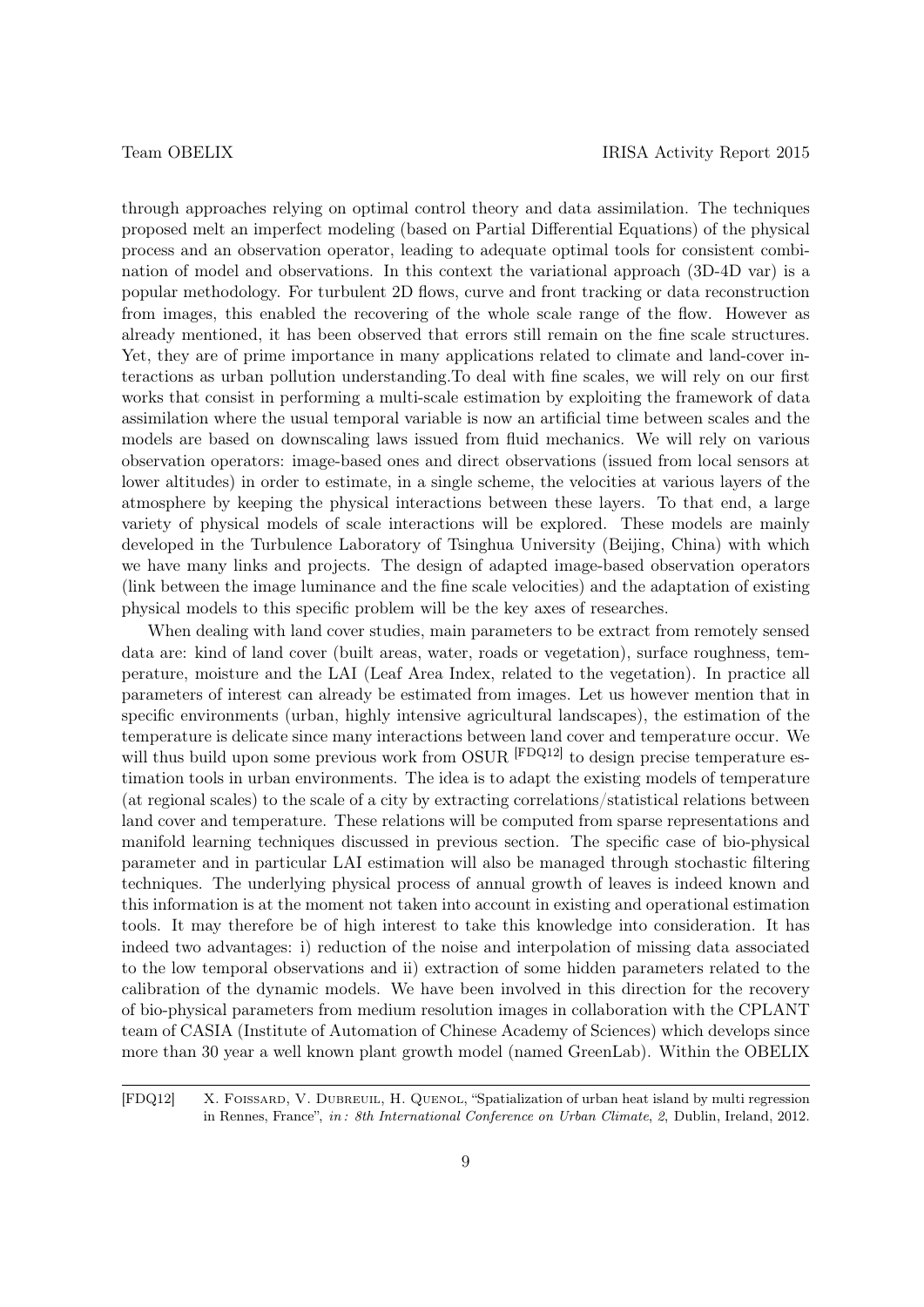team, we plan extend our first works and move from medium resolution to very high resolution data. As the GreenLab model requires many calibration parameters and is highly non linear, we will rely both on reduction techniques (to learn some parameters on known data sets) and particle-smoothing approaches which are more adapted to the manipulation of complex models than the variational data assimilation (in particular they do not require adjoint models which are tricky to design with GreenLab).

Combining various sources of information Since complementary observations are available for analyzing land cover parameters or winds (a wide range of remote sensing data, a set of on site measurements, hemispherical photographs, surveys), a specific care should be done regarding the combination of these data: even if mixing various sources can generally improve the quality of the estimation, an improper handling of this wealth of information is sometimes likely to introduce more noise and uncertainty in the measurement than expected precision. Combining this information is a crucial step since extracting values with a minimum of noise is the key point for analyzing and understanding the land covers. An accurate management and homogenization of this mass of information is then essential in order to extract usable time series. In particular, reducing the uncertainty is the fundamental issue when observations have variable degrees of confidence. Here we will explore the theory of evidence that is particularly suited to decision making by management of uncertainty [Sha76]. We recently explored this aspect to combine observations in order to detect edges in satellite images, to detect changes in remote sensing data from past and present or to evaluate the influence of climatic parameters on the land. Recently, several theoretical extensions have been proposed in order to properly handle sources of data potentially paradoxical, subjective or symbolic <sup>[DS06]</sup> or to apprehend correlated sources <sup>[Den99]</sup>. We will explore such solutions that are perfectly suited to the variety of data we have to deal with.

### 3.3 Putting the user in the loop

Since most of the results of the methodological developments of the team will be aimed towards nonspecialists of computer science (computer vision and image processing, machine learning and data mining), a particular focus will be given to their understanding by the end-user. The objectives are both to facilitate their interactions with the tools, and provide easy ways to understand the results of the different algorithms. We refer to the first category as "active processing", where the user is supposed to interact with the algorithm to achieve a better result, and to the second one as "visual analytics", since the visualization of the algorithm results is meant to provide a thorough understanding of the observed phenomenon.

Active processing Analysis and understanding of EO images is usually performed in a supervised mode, where the expert is able to provide a representative learning dataset. The

| [Sha76] | G. SHAFER, <i>Mathematical Theory of Evidence</i> , Princeton University Press, 1976.                                                                   |
|---------|---------------------------------------------------------------------------------------------------------------------------------------------------------|
| [DS06]  | J. DEZERT, F. SMARANDACHE, "Introduction to the Fusion of Quantitative and Qualitative<br>Beliefs", <i>Information and Security 20</i> , 2006, p. 9–49. |
| [Den99] | T. DENOEUX, "Reasoning with imprecise belief structures", Int. J. Approx. Reasoning 20, 1.<br>1999, p. $79-111$ .                                       |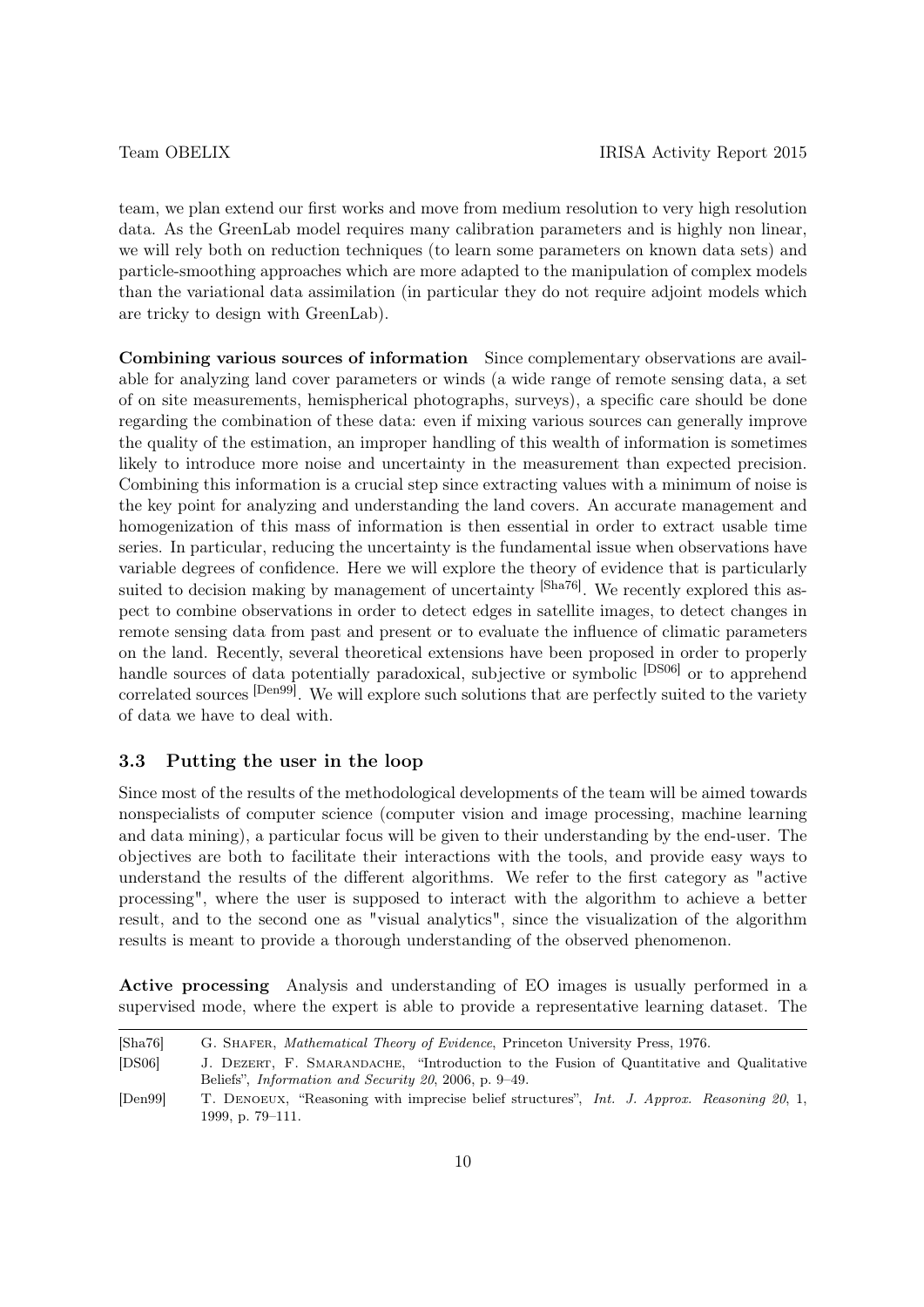latter usually contains a sufficient information about the underlying distributions, which is usually not true, mostly because the labelling activity is time consuming (and also prone to errors), and also because only few criteria can be designed to assess the completeness of descriptions. As a matter of fact, increasing the learning set size can be efficiently done if the learning algorithm is endowed with auto-analysis properties, and is capable of determining which is the best information to add to the system (which samples should be labelled to gain accuracy in the class models, or in the boundaries between the classes). It then ask the user to label this data (or a subset of the data). Yet, this problem of active learning has been well studied in the previous decades, and has also been completed by recent advances in the context of semi-supervised learning, which assumes that also the unlabelled samples can be used for learning class models or driving feature extraction. We propose nethertheless to work on this type of active learning strategies, either by designing new strategies to determine the missing pieces of the learning (such as the one developed in the Perturbo framework or by integrating prior knowledges from physical models or simulation methods in the active strategy. Here, the learning set is enhanced by samples that are not collected from real data, but automatically produced by a simulation model. This kind of bootstrapping by synthetic data has recently been shown to work successfully in the context of crowd video analysis, and we foresee to extend these concepts to environmental data.

Following the objectives of the team to develop supervised feature extraction and supervised image representation and segmentation, we also consider involving the expert in the earlier steps of computer vision through the active paradigm. Indeed, the team will build upon its expertise on efficient algorithms for image representation and segmentation to propose interactive segmentation and analysis schemes that will let the user to explore its datasets in real-time. Image representations and segmentations will be produced in real-time by tacking into account user feedback, leading to a specific view of the data that fits user needs.

Visual Analytics The multimodal observation of the environment through a variety of sensors, as well as simulation models running at fine scales, contribute to produce a large amount of information, which complexity cannot be handled directly by the user. For this information to be processed directly by a human operator, new paradigms of representations are to be explored. Those paradigms usually involve the visual system, which demonstrates in our day to day life capacities which computer scientists fail to reproduce with computers. Turning an information in a some visual clues or easy-to-apprehend chart is in itself a challenging task. Environmental data, that are in essence spatialized and temporal, can however be easily mapped on animated geocentric earth representations. It remains nonetheless that complex data will lead complex representations, that require one to pre-analyze the data before its visualization, either for computational issues, or either to extract the meaningful information inside.

The team intends to first specialize some methodologies to achieve this goal (e.g., explain some unobserved data by a combination of known data, as can be done with matrix factorization techniques), before considering visualization methods. This last point belongs to the category of visual analytics and can be considered as a crucial step to help decision makers exploit rapidly scientific advances. those aspects constitute some middle-term objectives for the development of the team. To ensure dissemination among the scientific communities, the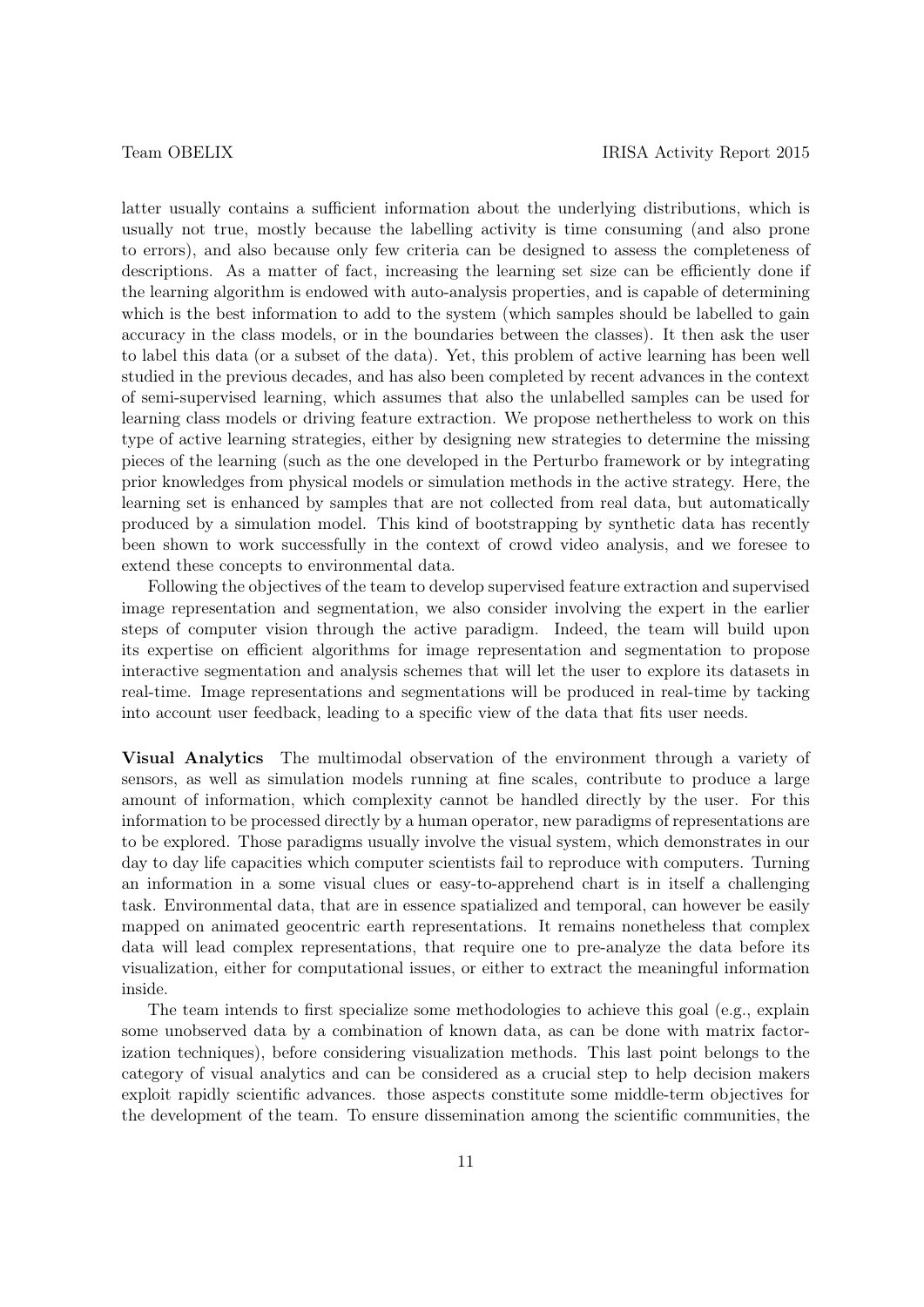team aims to follow open-source initiatives and to deliver a series of tools dedicated to the end-user appropriation of results.

# 4 New Results

#### 4.1 Morphological image analysis

Participants: Sébastien Lefèvre, Luc Courtrai.

Mathematical Morphology is a rich framework for image processing. It consists in non-linear operators that take into account the spatial information contained in the image, usually through a fixed neighbourhood called structuring element. The hit-or-miss transform is the standard morphological operator for template matching. Through a collaboration with researchers from Uppsala (Sweden), we have explored how to improve this operator by considering some spatial flexiblity, thus contributing to the works in overall adaptive mathematical morphology. A joint paper has been published in the flagship biennial conference in the field, ISMM 2015 [\[14\]](#page-19-0). Besides, we have also pursued our work on road detection with path opening.

### 4.2 Hierarchical image analysis

Participants: Sébastien Lefèvre, François Merciol, Laetitia Chapel, Petra Bosilj, Yanwei Cui, Abdullah Al-Dujaili.

Hierarchical representations provide a powerful way to model, analyze and process images and other visual data (e.g. videos). The team has strengthen its works in this field and explored various directions. First, we have considered to build trees on non-standard data. To do so, we have focused on data streams through the design of some efficient algorithms based on a buffering strategy, leading to a publication in ACIVS 2015 [\[17\]](#page-19-1). We have also dealt with elevation data that can be provided as digital surface models in remote sensing. Modelling such data through a hierarchical representation allows to define a rule-based classification framework that was used to perform building detection (published in IGARSS 2015 [\[18\]](#page-19-2)).

In the context of image retrieval, the doctoral study conducted by Petra Bosilj led to significant results, including appealing competitors to the well-known MESR and SIFT methods. More precisely, we have shown that MESR could benefit from other hierarchical models (work published in BMVC 2015 [\[10\]](#page-18-0)). Following a collaboration with Michael Wilkinson (University of Groningen), we have extended the concept of pattern spectra (i.e. generalized histograms) to local features, leading to a concept call local pattern spectra that was presented in ICIP 2015 [\[11\]](#page-19-3) and ISMM 2015 [\[12\]](#page-19-4). These features were later successfully used in the context of satellite image retrieval (IIM 2015) [\[9\]](#page-18-1)).

Finally, we were also interested in the coupling of machine learning and morphological hierarchies. We have thus considered two different frameworks, namely bayesian inference in the M.Sc thesis of Abdullah Al-Dujaili (ISMM 2015 [\[7\]](#page-18-2)) and kernel-based SVM in the Ph.D. thesis of Yanwei Cui (GbR 2015 [\[13\]](#page-19-5)).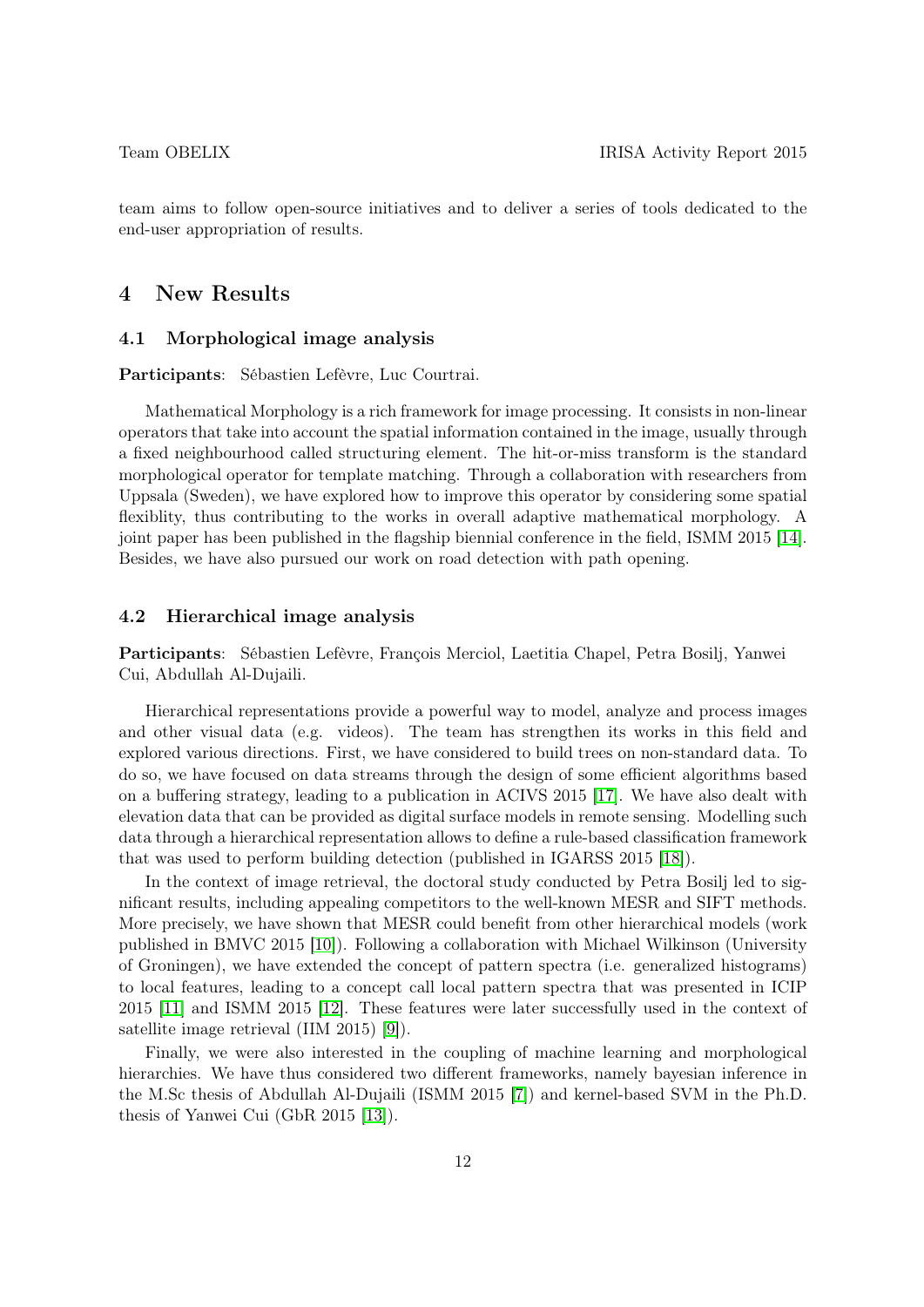#### 4.3 Domain adaptation

### Participants: Nicolas Courty.

In the context of remote sensing, re-using models trained on a specific image acquisition to classify landcover in another image is no easy task. Illumination effects, specific angular configurations, abrupt and simple seasonal changes make that the spectra observed, even though representing the same kind of surface, drift in a way that prevents a non-adapted model to perform well. From 2014, we have started to work on this problem, known as the Domain Adaptation problem in the machine learning community.

Strategy by Optimal transport. Domain adaptation from one data space (or domain) to another is one of the most challenging tasks of modern data analytics. If the adaptation is done correctly, models built on a specific data space become more robust when confronted to data depicting the same semantic concepts (the classes), but observed by another observation system with its own specificities. Among the many strategies proposed to adapt a domain to another, finding a common representation has shown excellent properties: by finding a common representation for both domains, a single classifier can be effective in both and use labelled samples from the source domain to predict the unlabelled samples of the target domain. In this work, we propose a regularized unsupervised optimal transportation model to perform the alignment of the representations in the source and target domains. We learn a transportation plan matching both probability distributions, which constrains labelled samples in the source domain to remain close during transport. This way, we exploit at the same time the few labeled information in the source and the unlabelled distributions observed in both domains. This work was done in collaboration with Devis Tuia, Rémi Flamary (Observatoire de la côte d'Azur, Nice Univeristy), and Alain Rakotomamonjy (University of Rouen, LITIS) and has led in 2015 to two publications [\[19,](#page-19-6) [20\]](#page-19-7).

### 4.4 Multiclass feature learning

#### Participants: Nicolas Courty.

In this work [\[6\]](#page-18-3), iniated during the stay of Nicolas Courty at EPFL in 2014, we tackle the question of discovering an effective set of spatial filters to solve hyperspectral classification problems. Instead of fixing a priori the filters and their parameters using expert knowledge, we let the model find them within random draws in the (possibly infinite) space of possible filters. We define an active set feature learner that includes in the model only features that improve the classifier. To this end, we consider a fast and linear classifier, multiclass logistic classification, and show that with a good representation (the filters discovered), such a simple classifier can reach at least state of the art performances. We apply the proposed active set learner in four hyperspectral image classification problems, including agricultural and urban classification at different resolutions, as well as multimodal data. We also propose a hierarchical setting, which allows to generate more complex banks of features that can better describe the nonlinearities present in the data.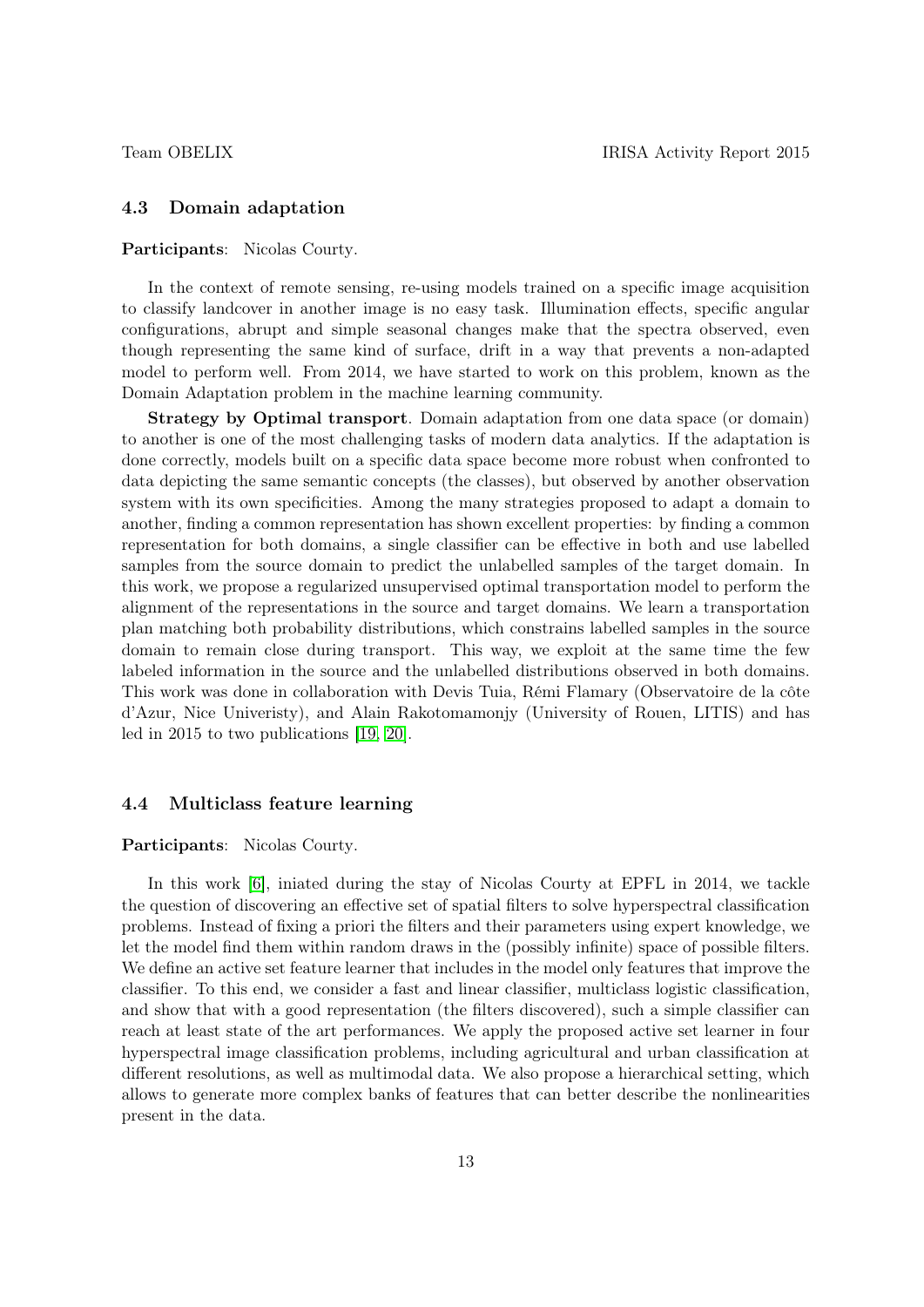#### 4.5 Coupling data and models

Participants: Thomas Corpetti, Pascal Zille, Gong Xing, Pauline Dusseux.

Turbulence models for motion estimation. We have proposes a new formulation of optical flow dedicated to 2D incompressible turbulent flows based on physical models. More precisely, we relied of the transport equation of passive scalar field. As images are in general non-fully resolved, we have proposed, in the continuity of our previous works, to exploit Mixed models used in Large Eddy Simulation to determine the interaction between large scales and unresolved ones. In addition, a smoothing term based on the continuity equation of 2D incompressible flows has been used. Compared to prototypical methods, our new estimator preserves more vortex structures by eliminating constraints over the vorticity field. This has been published in Experiments in Fluids [\[1\]](#page-18-4).

Estimation of biophysical variables. The monitoring of biophysical variables in intense agriculture areas is a key issue in order to evaluate relationships between agriculture practices and environment quality. To this end, resolution remote sensing data are interesting to observe in a more or less continuous time the evolution of landscapes and of biomass production. We have been focused on the estimation of biomass production from SPOT images and using the help of Grassland Gesture models (PaturMata, developed by INRIA) [\[4,](#page-18-5) [5\]](#page-18-6)

#### 4.6 Change detection and time series analysis

Participants: Laetitia Chapel, Thomas Corpetti, Nicolas Courty, Sébastien Lefèvre, Romain Tavenard, Adeline Bailly, Pauline Dusseux, Gong Xing, Nehla Ghouaiel, Nailya Bogrova.

Time series analysis. From a thematic point of view, the analysis of grassland systems and the way they are managed is a very hot point of view of the impact of grasslands in environment is important. Therefore, High Spatial Resolution (HSR) remote sensing time series are of prime importance to monitor grassland systems. However, because of the complexity of the resulting time series, the identification of various practices using conventional tools is no easy task. As an early attempt in this direction, we have studied the use of computer vision inspired feature extractors for time series classification [\[8\]](#page-18-7) in the PhD thesis of Adeline Bailly.

Multimodal Change detection. While change detection is usually performed between two images acquired from the same sensor at different dates, we have addressed this problem in the context of multimodal input data. Our goal was to compare an aerial image (possibly outdated) with a ground-level image that can be provided through VGI or mobile platforms such as Google Street View. A preliminary work was conducted with the help of a M.Sc. intern (Nailya Bogrova), leading to a paper presented at MMT 2015 [\[16\]](#page-19-8).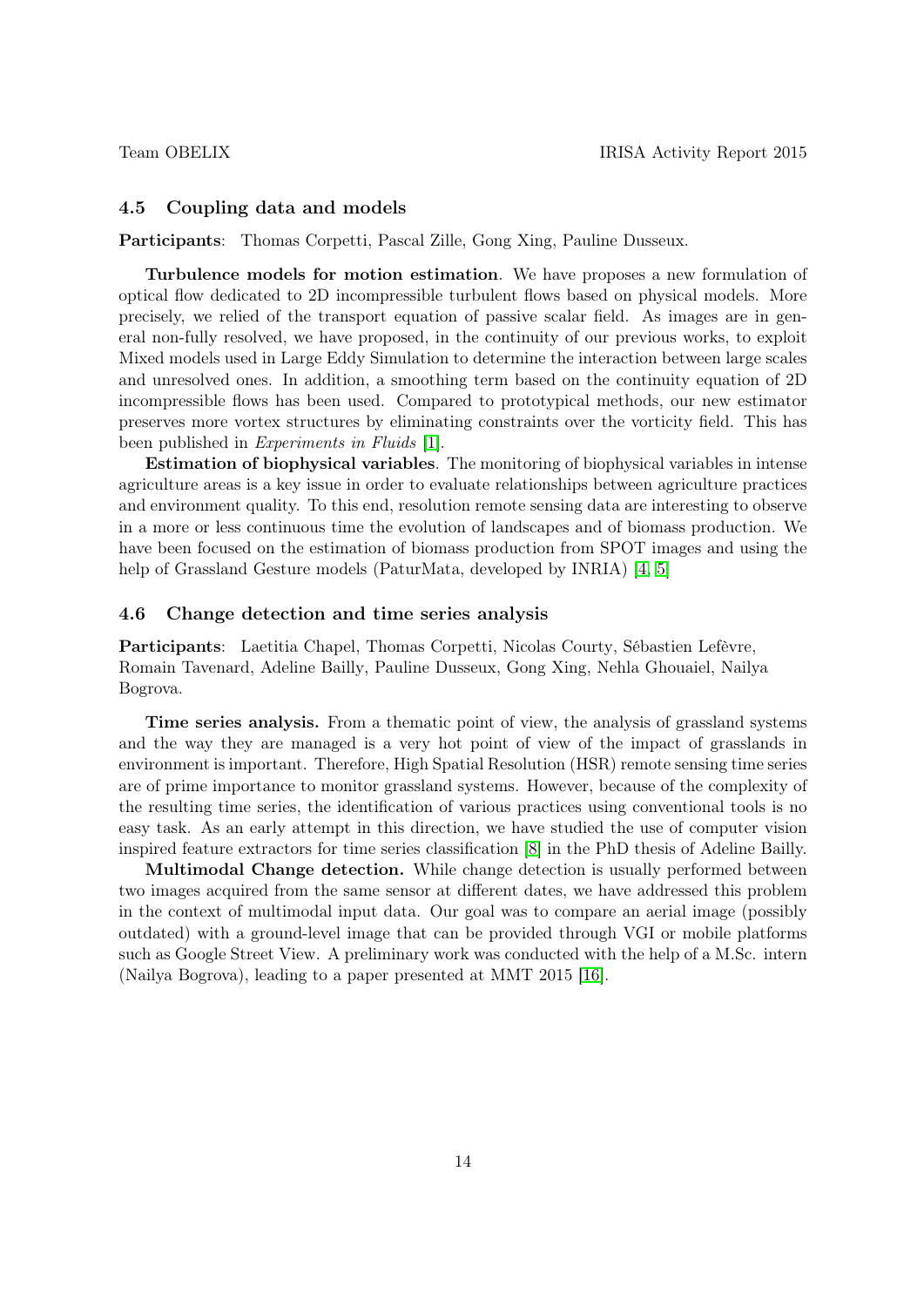# 5 Contracts and Grants with Industry

# 5.1 ANR, Jeunes Chercheurs (2013–2017)

Sébastien Lefèvre acted as coordinator for the ASTERIX project on spatio-temporal analysis by recognition within complex images for remote sensing of environment. This project gathers IRISA, OSUR, LIVE and IPGS (Strasbourg), DYNAFOR (Toulouse).

# 5.2 CNES, TOSCA (2014–2017)

Thomas Corpetti acted as coordinator for the VEGIDAR project on urban vegetation analysis by coupling very high resolution optical remote sensing and Lidar data. This projects gathers IRISA, LETG (Rennes), Lab-STICC (Brest), IGN (Paris) and LIVE (Strasbourg).

# 5.3 International Space Science Institute / ISSI Beijing, international team  $(2014 - 2016)$

Thomas Corpetti acted as coordinator for the RESIDUAL project on remote sensing image data assimilation for pollution monitoring: application to urban and ocean pollution. This project gathers IRISA, INRIA (Rennes & Grenoble), LMBA (Vannes), LSCE (Paris), Florida State University (USA), Harbin Institute of Technology (China), Tsinghua University (China), Vietnamese Academy of Science (Vietnam), Russian Academy of Sciences (Russia).

# 5.4 Labex Comin Labs (2013–2016)

Nicolas Courty and Sébastien Lefèvre contribute to the SENSE project on sparse neural coding and bionic vision system. This project gathers IRISA and Lab-STICC (Lorient & Brest).

# 5.5 UBS, PPI program (2013–2017)

Sébastien Lefèvre and Luc Courtrai contribute to the Littoralg project on coastal monitoring and seaweed valorisation. This project gathers several labs from UBS (IRISA, GMGL, LBCM, Geoarchitecture, IREA, CRPCC).

# 5.6 WIPSEA (2014–2015)

SME located in Rennes aiming to deliver imaging solutions for wildlife monitoring. A contract has been signed to support the R&D activity of WIPSEA in the field of marine image analysis and processing.

### 5.7 MGDIS (2013–2016)

SME located in Vannes aiming to deliver software solutions to public authorities for decision making. A contract has been signed to study how aerial and satellite images can provide ancillary knowledge to complement existing data sources (PhD thesis of Yanwei Cui).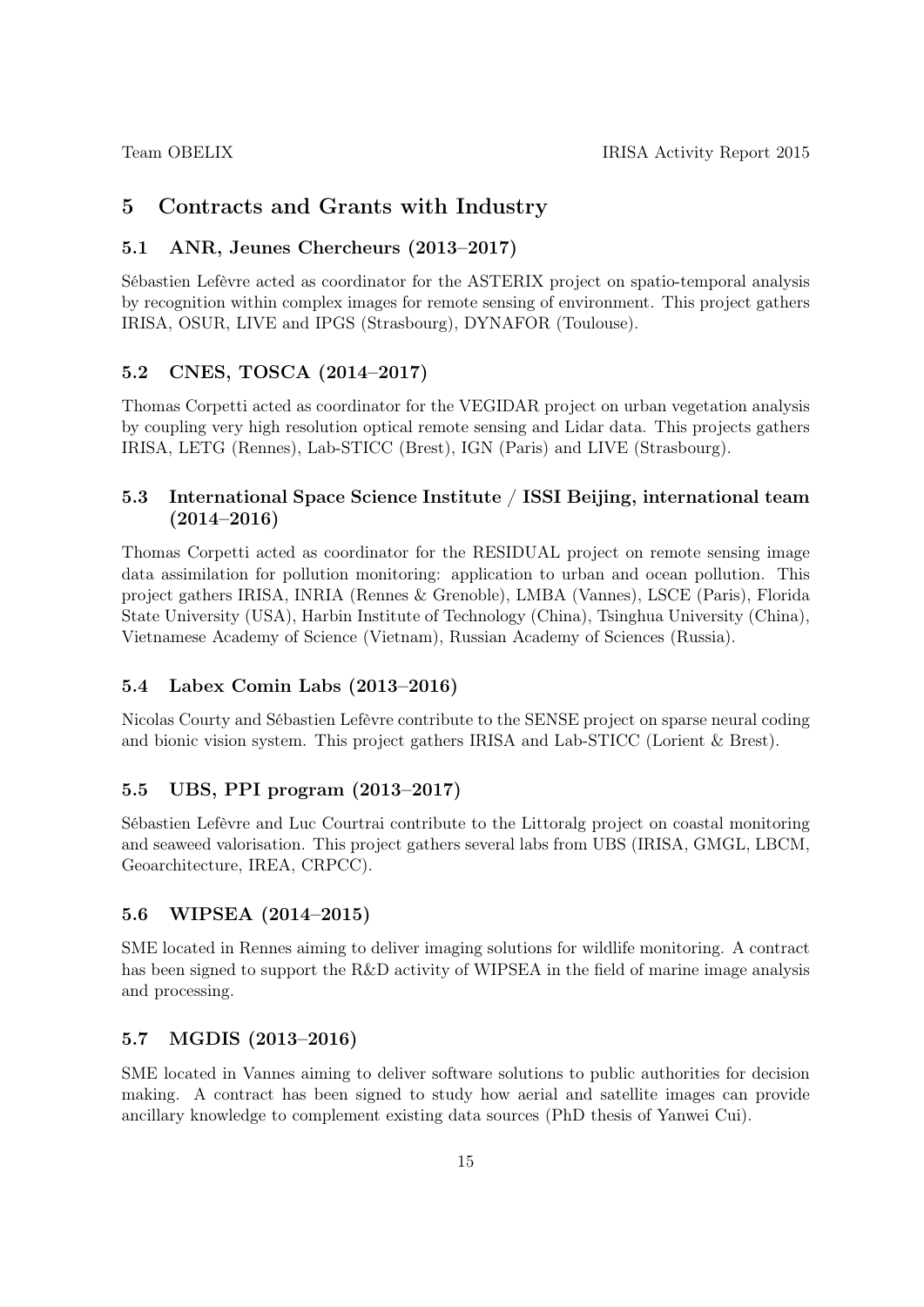# 6 Other Grants and Activities

### 6.1 International Collaborations

- EPFL, Lausanne and University of Zurich, Switzerland: Nicolas Courty spent 2 months at EPFL in 2014 as invited professor. Joint works have been initiated with Devis Tuia (who moved from EPFL to University of Zurich during Fall 2014) on several topics, mainly related to domain adaptation and machine learning [\[19,](#page-19-6) [20,](#page-19-7) [6\]](#page-18-3).
- Gebze Technical University, Kocaeli, Turkey: Erchan Aptoula (Associate Professor) is collaborating with the team on several topics, mainly related to image retrieval with morphological hierarchies [\[9\]](#page-18-1).
- Uppsala University, Sweden: Following the visits from Cris Luengo (Associate Professor) and Vladimir Curic (PhD student) in 2014, some joint work has been conducted on adaptive mathematical morphology [\[14\]](#page-19-0).
- University of Groningen, Netherlands: following the 3-month visit of Petra Bosilj (PhD student) in the team of Michael Wilkinson (Associate Prof.), some joint work was conducted on image description based on morphological trees [\[11,](#page-19-3) [12\]](#page-19-4).
- Chinese Academy of Sciences, Institute of Automation and Institute of Remote Sensing and Applications. In the context of LIAMA (Sino-French Lab in Computer Sciences in Beijing), Thomas Corpetti is heading a research group entitled  $CARIOCA<sup>1</sup>$  $CARIOCA<sup>1</sup>$  $CARIOCA<sup>1</sup>$  which associates 3 chinese and 3 french researchers. In 2015, one chinese PhD in co-tutelle (X. Gong) defended his PhD and stayed 3 months in France.

### 6.2 National Collaborations

- University of Grenoble-Alpes, CEA (iRTSV/BGE), INSERM (U1038), CNRS (FR3425) through a collaboration with Thomas Burger (CR CNRS)
- DTIS team from ONERA, through a collaboration (PhD cosupervision of Nicolas Audebert) with Bertrand Le Saux (CR ONERA)
- TEXMEX team from INRIA/IRISA, through a collaboration (PhD cosupervision of Petra Bosilj [\[9,](#page-18-1) [10,](#page-18-0) [12,](#page-19-4) [11\]](#page-19-3)) with Ewa Kijak (MCF U. Rennes 1) and a collaboration with Vincent Claveau (CR CNRS) [\[2\]](#page-18-8)
- University of Nice / Observatoire de la côte d'Azur: collaboration with Rémi Flamary [\[19,](#page-19-6) [20\]](#page-19-7)

<span id="page-15-0"></span><sup>&</sup>lt;sup>1</sup>Climate and lAnd coveR InteractiOns with Complex datA, http://liama.ia.ac.cn/research/ liama-projects/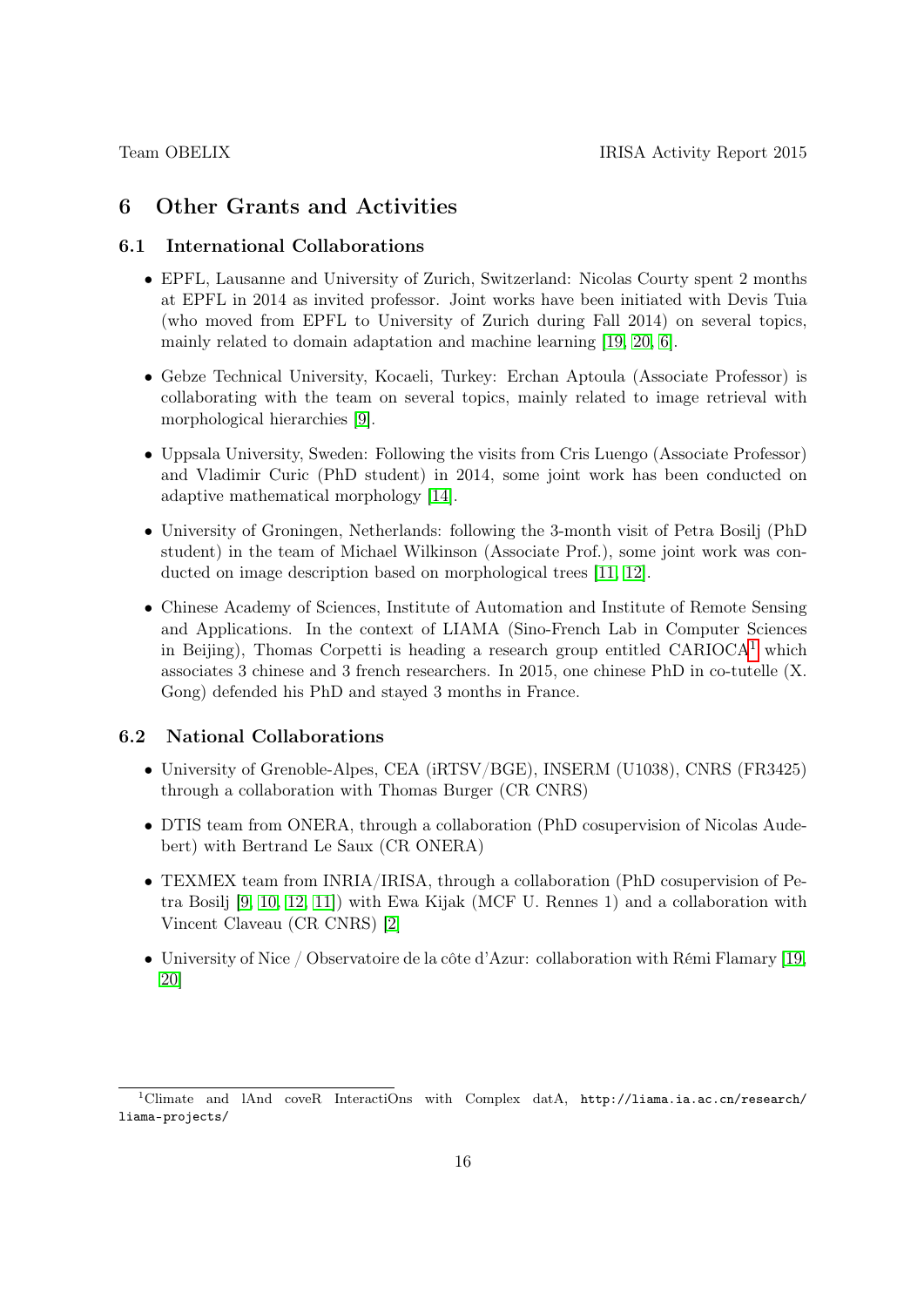# 7 Dissemination

#### 7.1 Scientific Responsibilities and Involvement in the Scientific Community

- Sébastien Lefèvre serves as the deputy head of the doctoral school SICMA (head for UBS). He leads the team project OBELIX. He is a member of various program committee for international (JURSE, ISMM, CBMI, VISAPP) and national (EGC) conferences and serves as regular reviewer in international journals (IEEE Journal of Selected Topics on Applied Earth Observations and Remote Sensing, IEEE Transactions on Geosciences and Remote Sensing, ACM Computing Reviews, Journal of Mathematical Imaging and Vision) and conferences (ICASSP, ICIP, IGARSS, EUSIPCO). He was reviewer for 1 doctoral thesis (Pierre Lassalle, U. Toulouse) and chair for 1 PhD defense committee (Ehsan Sedgh Gooya, Telecom Bretagne). He serves as an expert for French Ministry of Research (CIR/JEI). He is a member of the International Board and an invited member of the Scientific Board of UBS. He was member of a Recruitment Committee in Geomorphology (UBS) and in Computer Science (ENSIEE). He was an invited speaker at the Workshop on Image Information Mining, Bucharest (Romania), and at CMM / Mines ParisTech.
- Thomas Corpetti is animating the CARIOCA action in LIAMA, Beijing (see above for details). In Rennes, he is in charge of the image analysis platform of OSUR (Observatory for Universe Sciences of Rennes) which aims at proposing the access, either inside OSUR or to the entire research community, to the computer vision techniques developed in the various groups of OSUR (and in particular OBELIX). In this context, he has led the answer to the CPER call related to the "numerical tools for environment" axis where a larger platform, entitled LOVE (french acronym for "Virtual Observatory for Environment"), will be developed and will embed analysis, modelisation and visualization tools. For this activity, he is a member of the direction team of OSUR. He is a regular reviewer of IEEE (Image Processing, Geosciences and Remote Sensing, Selected Topics in Applied Earth Observations and Remote Sensing) and other related journals (Remote Sensing for Environment, Experiments in Fluid, Journal of Mathematical Imaging and Vision). He has been reviewer of IEEE ICIP (International Conference on Image Processing) and has been president of the PhD defense of Charlotte Hoarau (Univ. Paris-Est, IGN). Finally, he co-organized one scientific animations with approx. 50 people (Coupling UAV with satellite data).
- Nicolas Courty co-leads the team project OBELIX. He served as regular reviewer in international journals (IEEE trans on Visualization and Computer Graphics, IEEE trans. on Multimedia, IEEE Signal Processing Letters, JSTAR) and conferences (Whispers, CBMI). He served as an expert for the evaluation of the projects of the 'Image and Networks' pôle de compétitivité. He was reviewer for 1 doctoral theses (Antoine Fagette, UPMC in Paris).
- Romain Tavenard serves as reviewer in international journals (IEEE Transactions on Geoscience and Remote Sensing, Springer Knowledge And Information Systems).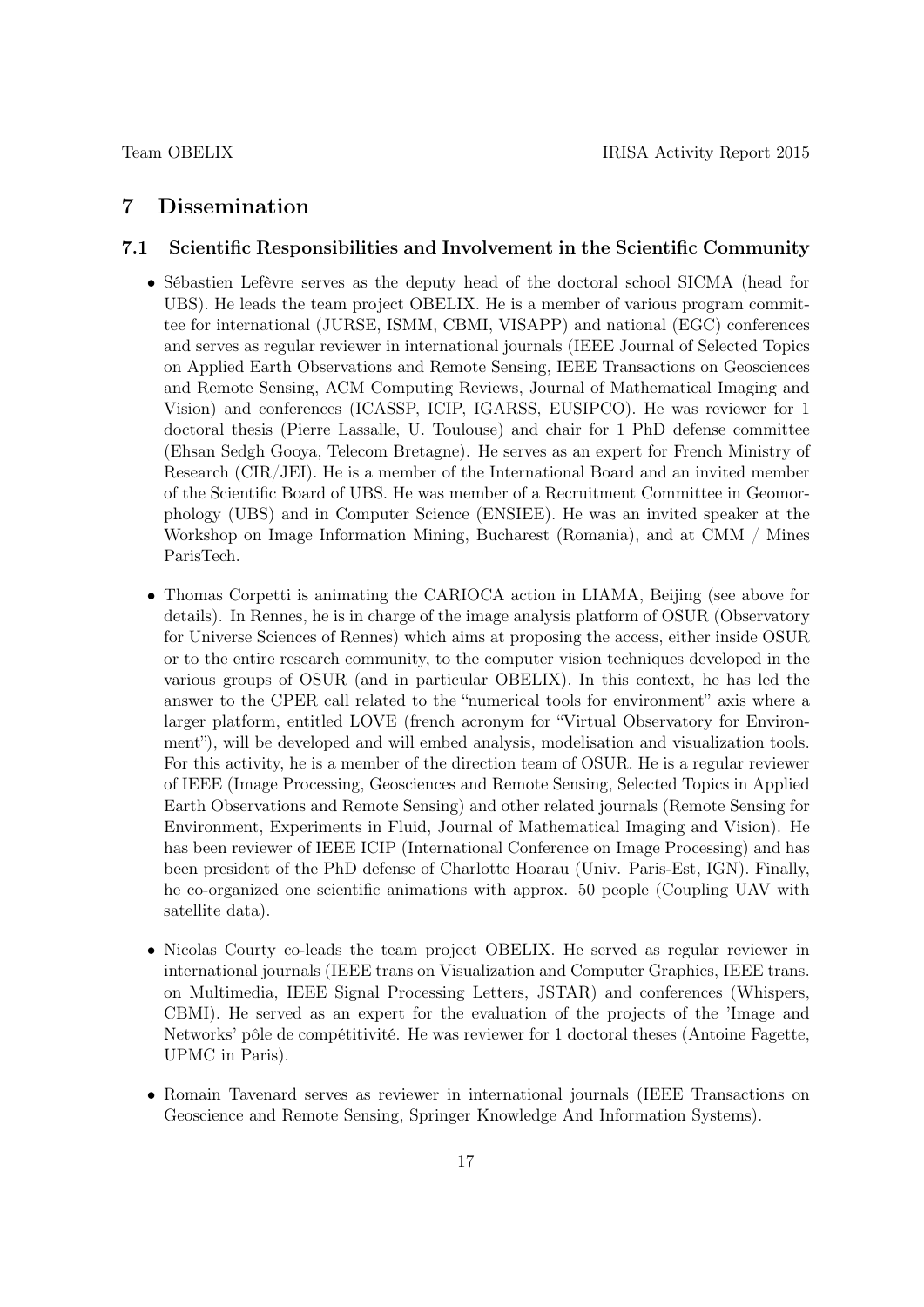• Laetitia Chapel serves as reviewer in international journals (IEEE Data Mining and Knowledge Discovery, IEEE Geoscience and Remote Sensing letters, International Journal of Remote Sensing) and conference (IGARSS).

### 7.2 Teaching

- Laetitia Chapel teaches statistics at the statistical department of IUT Vannes.
- Thomas Corpetti has taught 24h in Machine Learning in ENS Rennes (2015) and 20h in GIS and Image processing (ArcGis 10 / Python), Univ. Rennes II, in 2015.
- Luc Courtrai teaches various computer science courses at Licence and Master level.
- Nicolas Courty teaches computer graphics and multimedia coding in the second year of the Master Web, Image and Networks of UFR SSI.
- Sébastien Lefèvre teaches programming and software engineering at the computer science department of IUT Vannes. He is in charge of the 1st year coding projects.
- François Merciol teaches system and network administration and programming at the computer science department of IUT Vannes.
- Romain Tavenard teaches programming, data mining, databases and the basics of computer science at Univ. Rennes 2, where he is deputy director of the statistics department.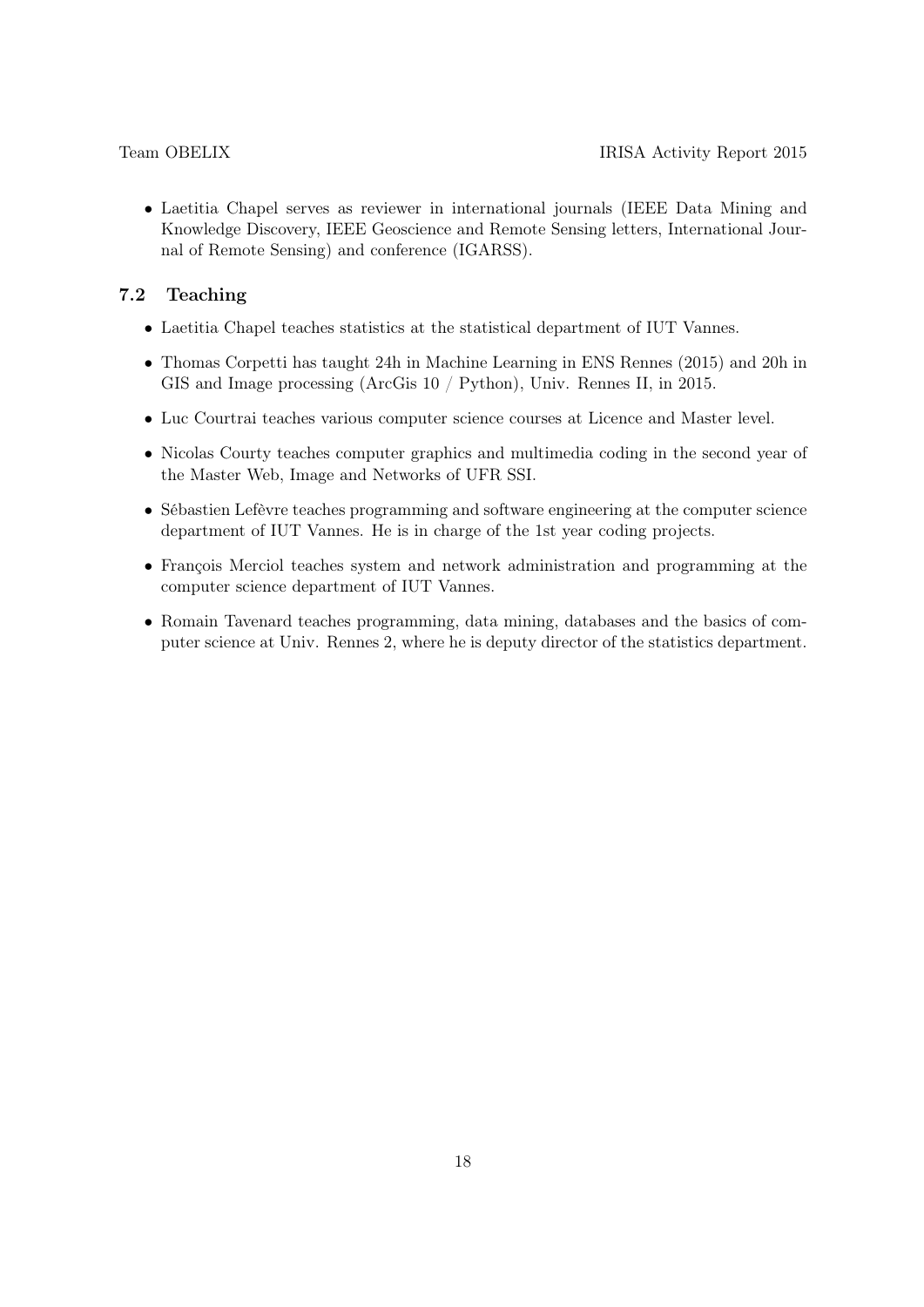# 8 Bibliography

#### Articles in referred journals and book chapters

- <span id="page-18-4"></span>[1] X. CHEN, P. ZILLE, L. SHAO, T. CORPETTI, "Optical flow for incompressible turbulence motion estimation", Experiments in Fluids 56, 8, 2015, https://hal.archives-ouvertes.fr/ hal-01102944.
- <span id="page-18-8"></span>[2] V. Claveau, S. Lefèvre, "Topic segmentation of TV-streams by watershed transform and vectorization", Computer Speech and Language 29, 1, 2015, p. 63–80, https://hal. archives-ouvertes.fr/hal-00998259.
- [3] R. Dupas, R. Tavenard, O. Fovet, N. Gilliet, C. Grimaldi, C. Gascuel-Odoux, "Identifying seasonal patterns of phosphorus storm dynamics with dynamic time warping", Water Resources Research 51, 11, 2015, p. 8868-8882, https://halshs.archives-ouvertes.fr/ halshs-01228397.
- <span id="page-18-5"></span>[4] P. Dusseux, L. Hubert-Moy, T. Corpetti, F. Vertès, "Evaluation of SPOT imagery for the estimation of grassland biomass", International Journal of Applied Earth Observation and Geoinformation 38, 2015, p. 72-77, https://hal.archives-ouvertes.fr/hal-01102926.
- <span id="page-18-6"></span>[5] P. Dusseux, Y. Zhao, M.-O. Cordier, T. Corpetti, L. Delaby, C. Gascuel-Odoux, L. HUBERT-MOY, "PaturMata, a model to manage grassland under climate change", Agronomy for Sustainable Development 35, 3, 2015, p. 1087–1093, https://hal.archives-ouvertes.fr/ hal-01237980.
- <span id="page-18-3"></span>[6] D. Tuia, R. Flamary, N. Courty, "Multiclass feature learning for hyperspectral image classification: sparse and hierarchical solutions", *ISPRS Journal of Photogrammetry and Remote* Sensing, January 2015, p. 1–14, https://hal.archives-ouvertes.fr/hal-01103078.

#### Publications in Conferences and Workshops

- <span id="page-18-2"></span>[7] A. Al-dujaili, F. Merciol, S. Lefèvre, "GraphBPT: An Efficient Hierarchical Data Structure for Image Representation and Probabilistic Inference", in: International Symposium on Mathematical Morphology, Lecture Notes in Computer Sciences, 9082, Springer, p. 301–312, Reykjavik, Iceland, 2015, https://hal.archives-ouvertes.fr/hal-01168116.
- <span id="page-18-7"></span>[8] A. Bailly, S. Malinowski, R. Tavenard, T. Guyet, L. Chapel, "Bag-of-Temporal-SIFT-Words for Time Series Classification", in: ECML/PKDD Workshop on Advanced Analytics and Learning on Temporal Data, Porto, Portugal, September 2015, https://halshs. archives-ouvertes.fr/halshs-01184900.
- <span id="page-18-1"></span>[9] P. Bosilj, E. Aptoula, S. Lefèvre, E. Kijak, "Satellite image retrieval with pattern spectra descriptors", in: International Conference on Image Information Mining: Geospatial Intelligence from Earth Observation (IIM), International Conference on Image Information Mining: Geospatial Intelligence from Earth Observation (IIM), Bucarest, Romania, 2015, https://hal.archives-ouvertes.fr/hal-01253815.
- <span id="page-18-0"></span>[10] P. Bosilj, E. Kijak, S. Lefèvre, "Beyond MSER: Maximally Stable Regions using Tree of Shapes", in : British Machine Vision Conference, British Machine Vision Conference, Swansea, United Kingdom, September 2015, https://hal.archives-ouvertes.fr/hal-01194372.